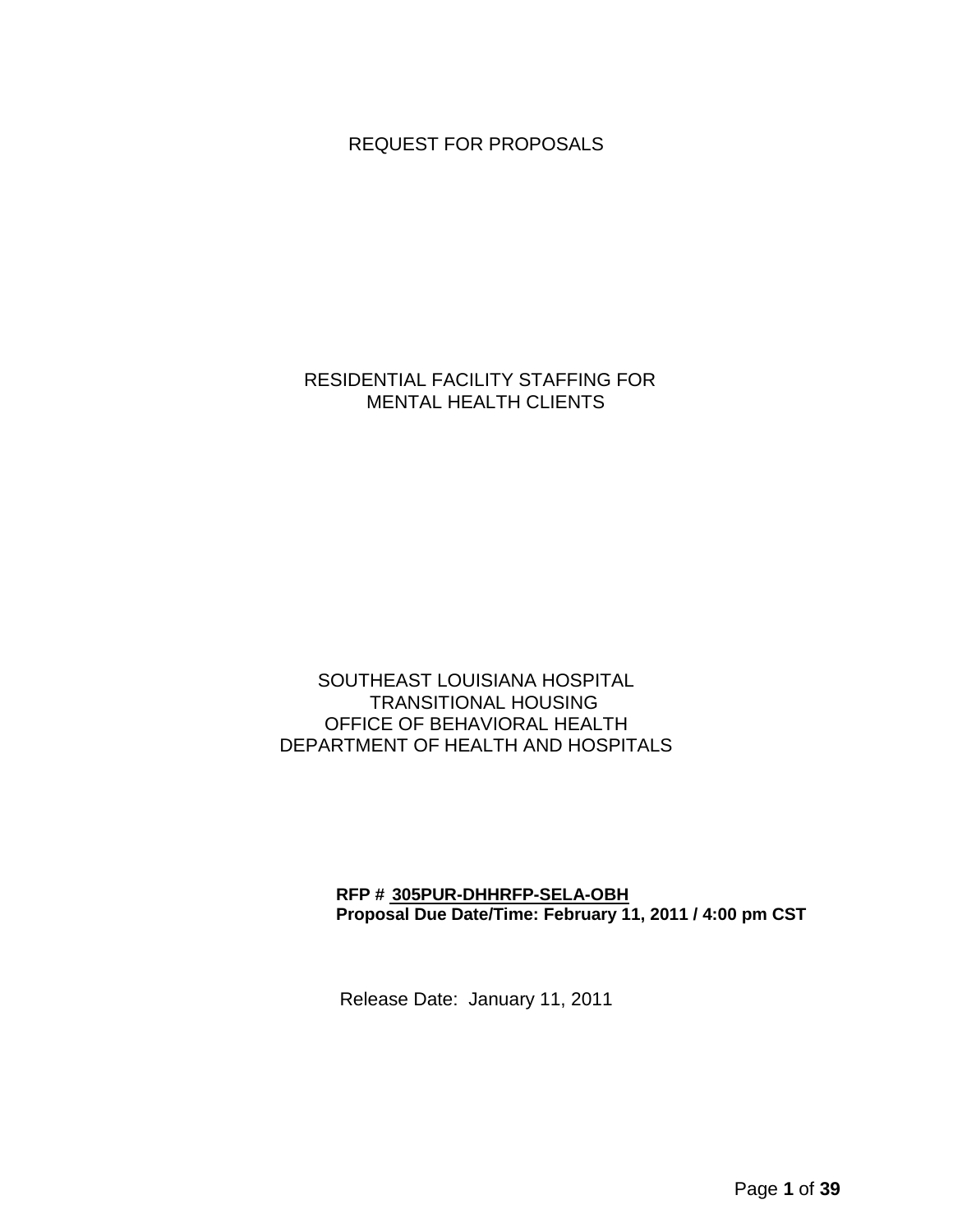|              | - - - - -                     |                 |
|--------------|-------------------------------|-----------------|
| Section      | Content                       | Page            |
|              | <b>Glossary</b>               | 3               |
|              | <b>General Information</b>    |                 |
| A            | Background                    | 4               |
| B            | Purpose of RFP                | 4               |
| С            | Invitation to Propose         | 5               |
| D            | <b>RFP Coordinator</b>        | 5               |
| E            | Proposer Inquiries            | 5               |
| F            | Pre-Proposal Conference       | 6               |
| G            | <b>Schedule of Events</b>     | 6               |
| Н            | <b>RFP Addenda</b>            | 6               |
|              |                               |                 |
| $\mathbf{I}$ | <b>Scope of Work</b>          |                 |
| Α            | <b>Project Overview</b>       | 6               |
| B            | <b>Deliverables</b>           | $\overline{7}$  |
| С            | Liquidated Damages            | 12 <sub>2</sub> |
| D            | Fraud and Abuse               | 13              |
| E            | <b>Technical Requirements</b> | 13              |
| F            | Subcontracting                | 13              |
|              |                               |                 |

# TABLE OF CONTENTS

| $\mathbf{I}$ | <b>Scope of Work</b>                        |                 |
|--------------|---------------------------------------------|-----------------|
| Α            | <b>Project Overview</b>                     | 6               |
| B            | Deliverables                                | $\overline{7}$  |
| $\mathsf{C}$ | <b>Liquidated Damages</b>                   | $\overline{12}$ |
| D            | <b>Fraud and Abuse</b>                      | 13              |
| E            | <b>Technical Requirements</b>               | 13              |
| F            | Subcontracting                              | 13              |
| G.           | <b>Insurance Requirements</b>               | $\overline{14}$ |
| нI           | <b>Contact Personnel</b>                    | $\overline{15}$ |
|              | <b>Term of Contract</b>                     | 16              |
| J            | Payment                                     | 16              |
|              |                                             |                 |
| III          | <b>Proposals</b>                            |                 |
| A            | <b>General Information</b>                  | 16              |
| B            | <b>Contact After Solicitation Deadlines</b> | $\overline{16}$ |
| C            | <b>Rejection and Cancellation</b>           | 16              |
| D            | <b>Award Without Discussion</b>             | 17              |
| Ē            | Assignments                                 | $\overline{17}$ |
| F            | <b>Proposal Cost</b>                        | $\overline{17}$ |
| G            | <b>Errors and Omissions</b>                 | 17              |
| H.           | Ownership of Proposal                       | $\overline{17}$ |
| $\mathbf{I}$ | <b>Proposal Submission</b>                  | $\overline{17}$ |
| J            | Proprietary and/or Confidential Information | 18              |
| K.           | <b>Proposal Format</b>                      | 19              |
| L            | <b>Requested Proposal Outline</b>           | $\overline{19}$ |
| М            | <b>Proposal Content</b>                     | $\overline{20}$ |
| ΝI           | <b>Evaluation Criteria</b>                  | 24              |
| O            | On Site Presentation/Demonstrations         | $\overline{25}$ |
| P            | Announcement of Award                       | $\overline{25}$ |
| IV           | <b>Contractual Information</b>              | 26              |
|              | Attachments                                 | 27-39           |
|              |                                             |                 |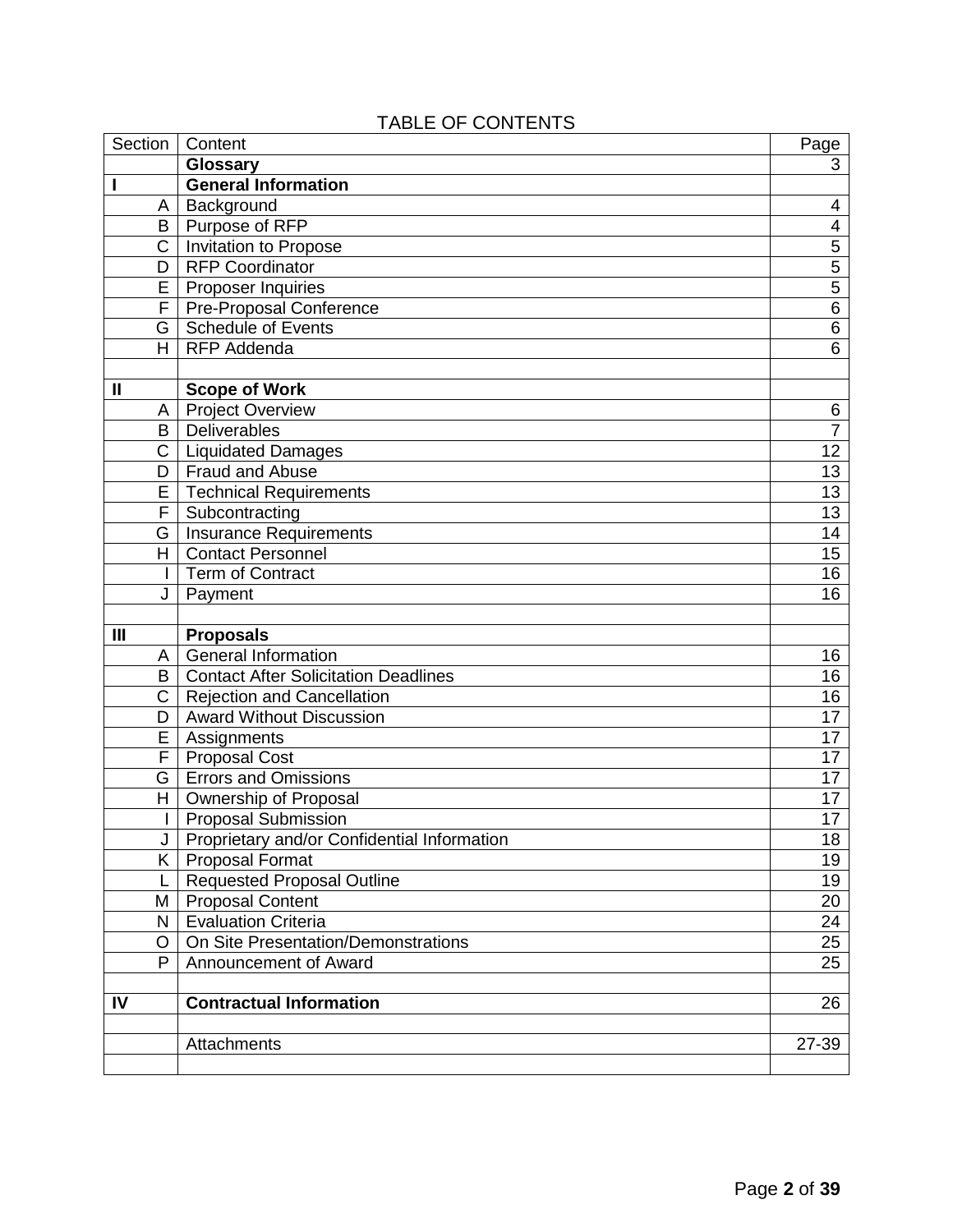## **Glossary**

- ADL: Activities of Daily Living
- DHH: Department of Health and Hospitals
- IADL: Instrumental Activities of Daily Living
- Must: Denotes a mandatory requirement
- OBH: Office of Behavioral Health
- RSD: Residential Services Director
- Redacted Proposal: The removal of confidential and/or proprietary information from one copy of the proposal for public records purposes.
- SELH: Southeast Louisiana Hospital
- Shall: Denotes a mandatory requirement
- Should, May, Can: Denotes a preference, but not a mandatory requirement
- Will: Denotes a mandatory requirement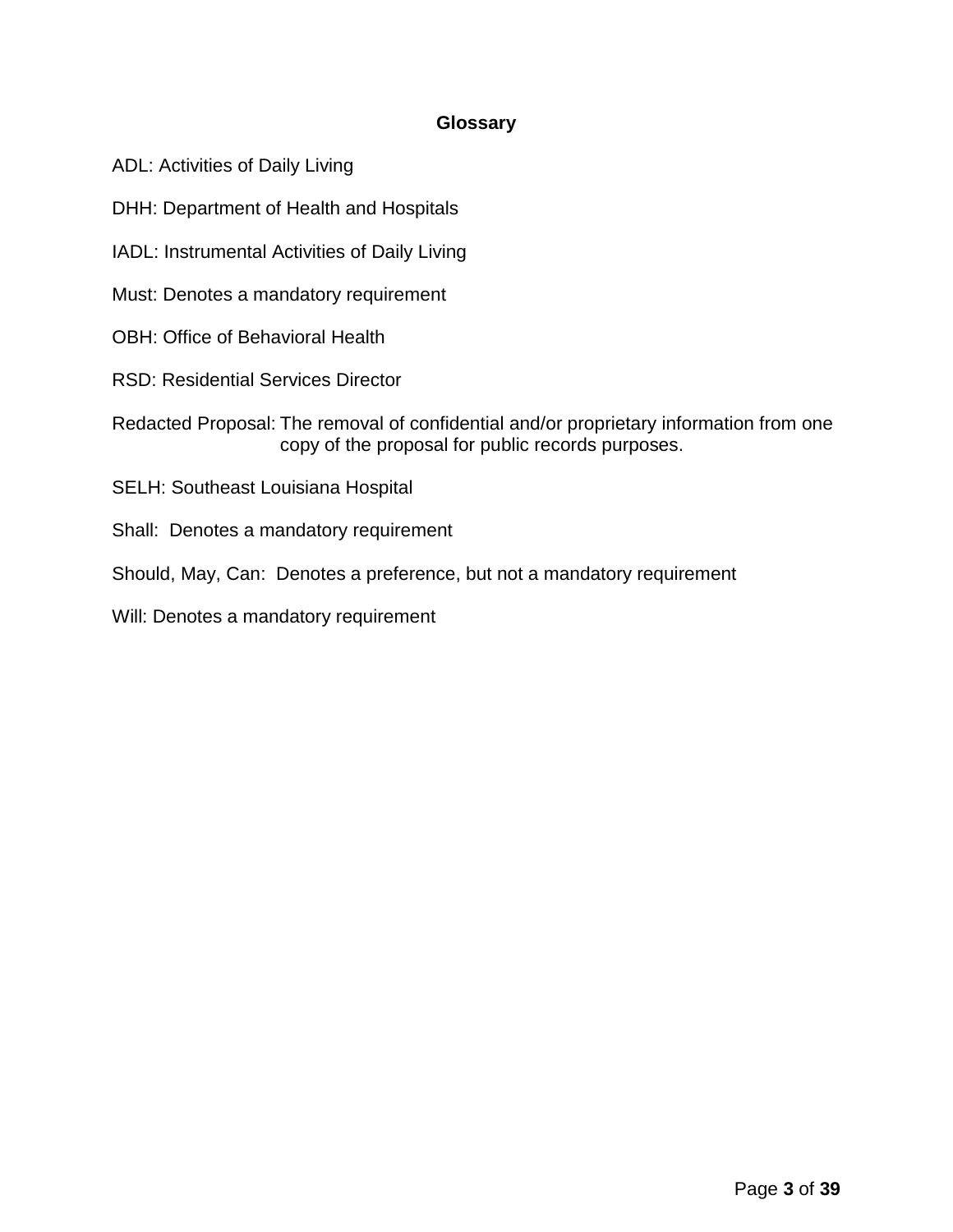## **I. GENERAL INFORMATION**

### **A. Background**

- 1. The mission of the Department of Health and Hospitals (DHH) is to protect and promote health and to ensure access to medical, preventive, and rehabilitative services for all citizens of the State of Louisiana. The Department of Health and Hospitals is dedicated to fulfilling its mission through direct provision of quality services, the development and stimulation of services of others, and the utilization of available resources in the most effective manner.
- 2. DHH is comprised of Medical Vendor Administration (Medicaid), Office for Citizens with Developmental Disabilities, Office of Behavioral Health, Office of Aging and Adult Services, and the Office of Public Health. Under the general supervision of the Secretary, these principal offices perform the primary functions and duties assigned to DHH.
- 3. DHH, in addition to encompassing the program offices, has an administrative office known as the Office of the Secretary, a financial office known as the Office of Management and Finance, and various bureaus and boards. The Office of the Secretary is responsible for establishing policy and administering operations, programs, and affairs.
- 4. Southeast Louisiana Hospital (SELH) began operations in 1952. It is owned and operated by the State of Louisiana. Though historically SELH has primarily been an inpatient psychiatric hospital, it has evolved to reflect more current best practices and the desire to offer treatment and support in community type settings. In 1998, SELH was awarded funding through a grant with the U.S. Department of Housing and Urban Development (HUD) to open and operate two transitional housing programs for persons who experience chronic mental illness and who are designated homeless under the HUD definition of homelessness. Continuation of grant funding and the continuing operation of transitional housing both serve as the basis for this RFP.

## **B. Purpose of RFP**

- 1. The purpose of this RFP is to solicit proposals from qualified proposers to provide supervisory and direct care personnel for the 24 hour per day, 365 days per year operation of two transitional houses. SELH will contract with one provider to provide those services.
- 2. A contract is necessary to secure services and assure contractor compliance with standards set by DHH, HUD, SELH, and to follow through with stated directives and operational guidelines as presented via e-mail, memos, phone calls and/or face to face meetings by the SELH Residential Services Director. The care and supervision of the clients and of program expectations for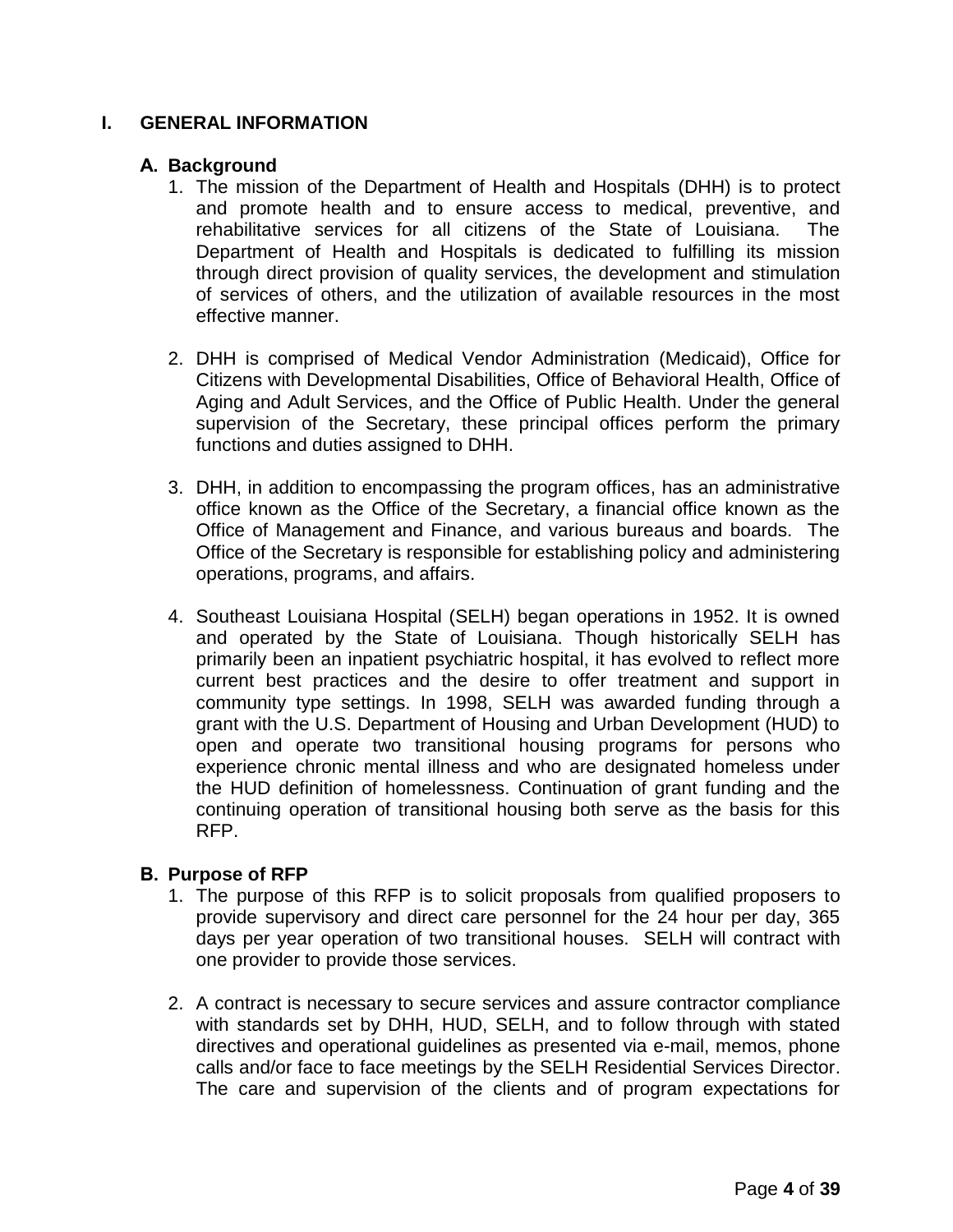services are outlined in the RFP. The primary role of the selected proposer will be to provide staff to perform the services described herein.

### **C. Invitation to Propose**

DHH, through its Office of Behavioral Health and Southeast Louisiana Hospital, is inviting qualified proposers to submit proposals for services which will provide 24 hour staff coverage, 7 days per week, as well as supervision of those services and management of the aforementioned group homes, in accordance with the specifications set forth herein.

### **D. RFP Coordinator**

1. Requests for copies of the RFP and written questions or inquiries must be directed to the RFP coordinator listed below:

Ken Portal Acting COO Office of Behavioral Health/Southeast Louisiana Hospital Department of Health and Hospitals P.O. Box 3850 Mandeville, LA 70470 Telephone Number: (985) 626- 6551 Fax Number (985) 626-6658 Email: ken.portal@la.gov

- 2. This RFP is available in pdf at the following weblinks: <http://www.dhh.louisiana.gov/publications.asp?ID=1&CID=25> and <http://wwwprd.doa.louisiana.gov/OSP/LaPAC/bidlist.asp?department=4>
- 3. All communications relating to this RFP must be directed to the DHH RFP contact person named above. All communications between Proposers and other DHH staff members concerning this RFP shall be strictly prohibited. Failure to comply with these requirements shall result in proposal disqualification.

### **E. Proposer Inquiries**

1. The Department will consider written inquiries regarding the requirements of the RFP or Scope of Services to be provided before the date specified in the Schedule of Events. To be considered, written inquiries and requests for clarification of the content of this RFP must be received at the above address or via the above fax number or email address by the date specified in the Schedule of Events. Any and all questions directed to the RFP coordinator will be deemed to require an official response, and a copy of all questions and answers will be posted by the date specified in the Schedule of Events to both of the following web links:

<http://www.dhh.louisiana.gov/publications.asp?ID=1&CID=25> and <http://wwwprd.doa.louisiana.gov/OSP/LaPAC/bidlist.asp?department=4>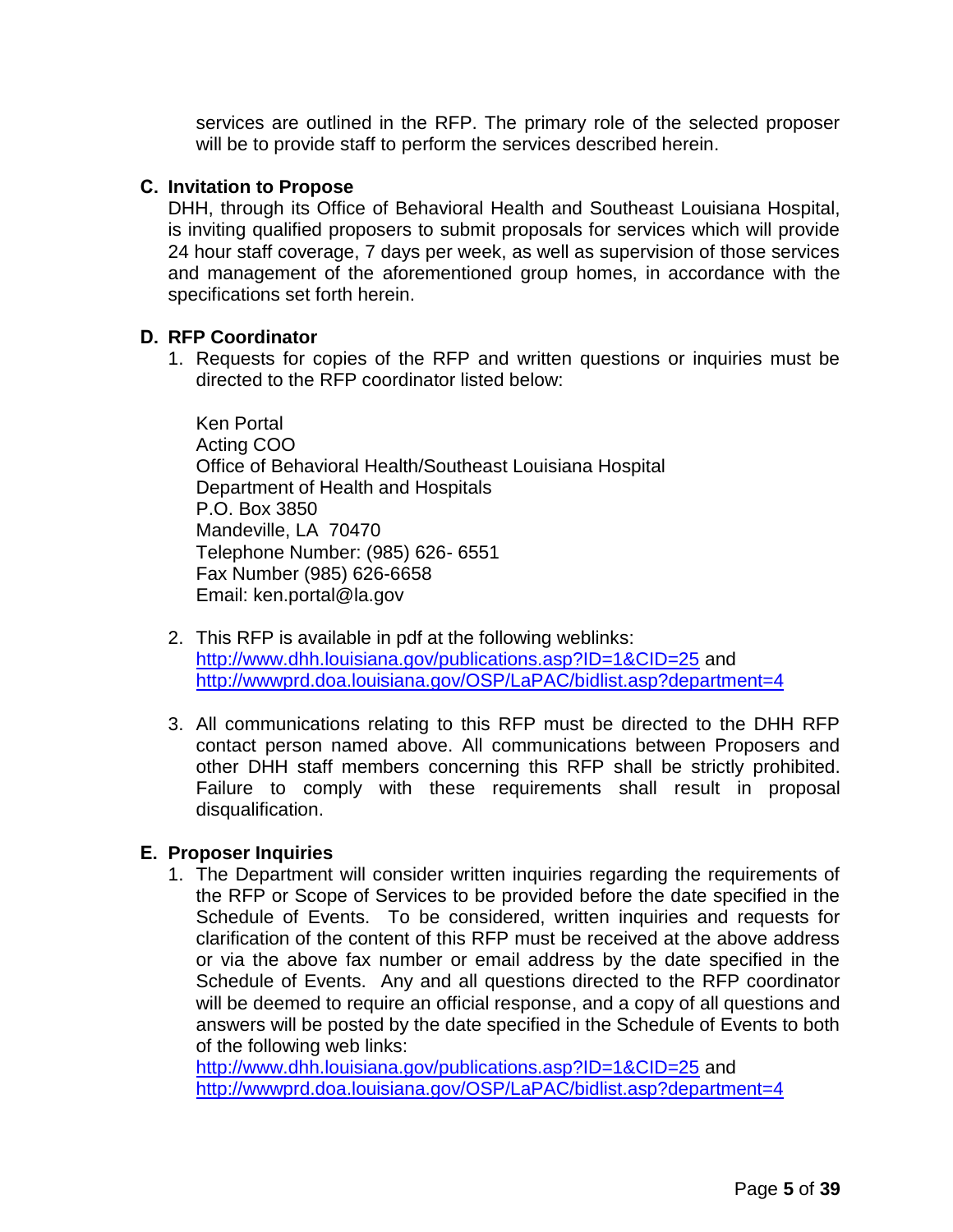2. Action taken as a result of verbal discussion shall not be binding on the Department. Only written communication and clarification from the RFP Coordinator shall be considered binding.

## **F. Pre-Proposal Conference**

Not required for this RFP.

### **G. Schedule of Events**

DHH reserves the right to deviate from this Schedule of Events

| <b>Schedule of Events</b>                 |                                        |
|-------------------------------------------|----------------------------------------|
| <b>Public Notice of RFP</b>               | January 11, 2011                       |
| Deadline for Receipt of Written Questions | <b>January 18, 2011</b><br>4:00 pm CST |
| <b>Response to Written Questions</b>      | January 25, 2011                       |
| Deadline for Receipt of Written Proposals | February 11, 2011<br>4:00 pm CST       |
| <b>Proposal Evaluation Begins</b>         | February 12, 2011                      |
| <b>Contract Award Announced</b>           | February 24, 2011                      |
| <b>Contract Negotiations Begin</b>        | February 24, 2011                      |
| <b>Contract Begins</b>                    | April 1, 2011                          |

## **H. RFP Addenda**

In the event it becomes necessary to revise any portion of the RFP for any reason, the Department shall post addenda, supplements, and/or amendments to all potential proposers known to have received the RFP. Additionally, all such supplements shall be posted at the following web addresses:

<http://www.dhh.louisiana.gov/publications.asp?ID=1&CID=25> and <http://wwwprd.doa.louisiana.gov/OSP/LaPAC/bidlist.asp?department=4>

## **II. SCOPE OF WORK**

## **A. Project Overview**

The Contractor will provide structured in-home activities to instruct resident clients on independent living skills in order to prepare them for independent living. These services will include, but are not limited to, instruction in Activities of Daily Living (ADL's), home safety, personal management, memory/orientation, money management, transportation, social skills, leisure and recreation, job placement, health, and safety.

The target result of this contract will be for each client resident's score to significantly increase in 3 of the 5 areas listed on the Independent Living Skills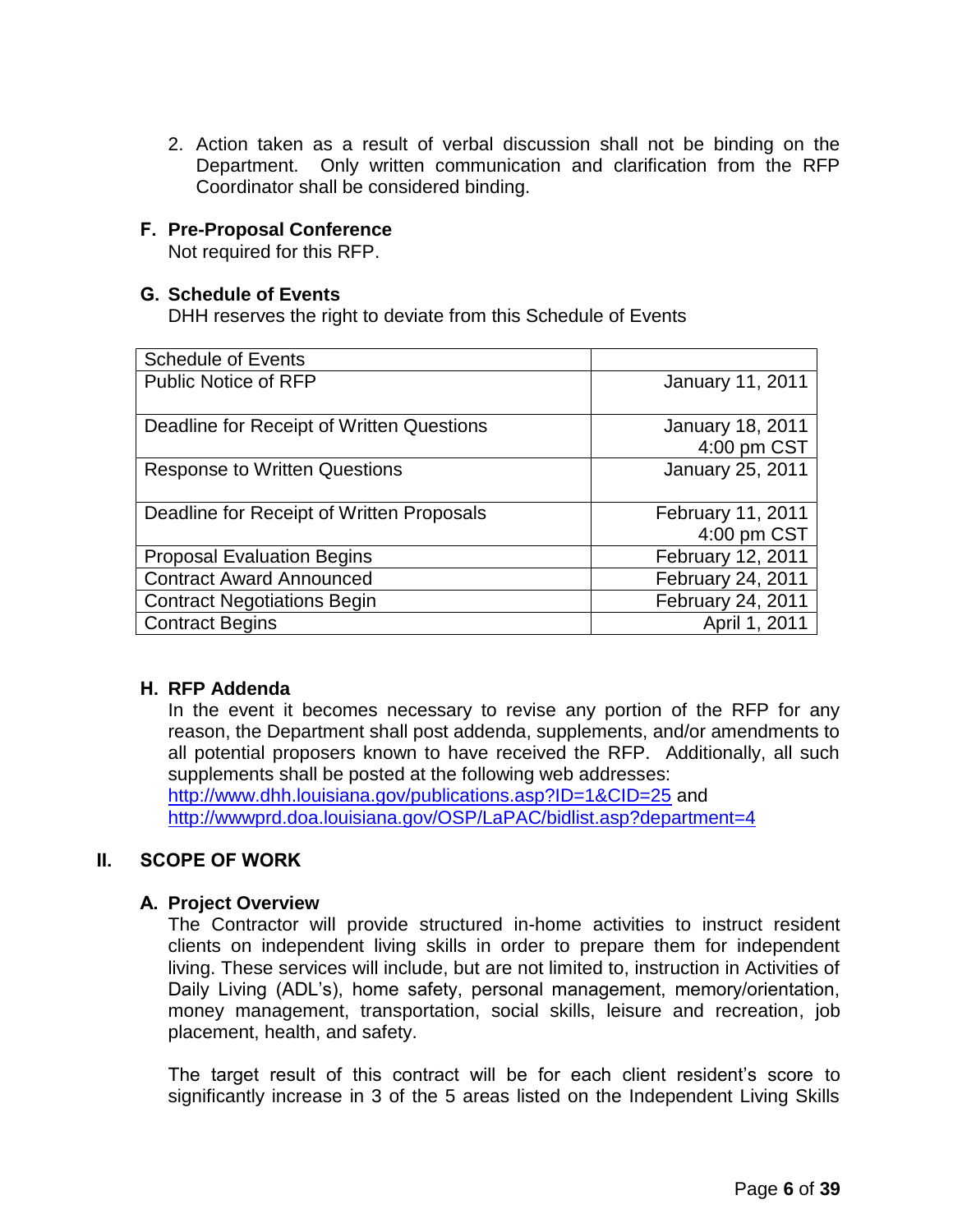(ILS) chart. Ideally, client functioning will increase to a level of self-determination by obtaining employment, if able to work, securing entitlement benefits, and completing the program within a 2 year timeframe.

The Contractor selected for this project will be an organization that should have at least 3 years of experience in providing services to clients diagnosed with a mental illness, but preferably five, prior to proposal receipt date

Two transitional homes, located on the SELH campus, will be utilized for transitional housing. One home will be for 6 adult males and the other will be for 6 adult females, for a maximum total of 12 clients served at any one time. SELH shall provide the homes, maintenance on the homes (not including housekeeping), and all utilities to the home (excluding cable and internet but including a house phone).

## **B. Deliverables**

Required services shall include the provision of qualified, trained staff 24 hours per day, 365 days per year (366 during leap year) for the supervision of the residents of two group homes in compliance with all applicable standards and operations as directed by the SELH RSD in compliance with HUD and DHH/Bureau of Health Standards/ARC home standards. . Coverage shall include any facility evacuations SELH may experience, both in place on the SELH campus and away, including possible evacuations to East Louisiana State Hospital in Jackson, LA.

The Contractor shall provide the following personnel:

- 1. A total of 4 Residential Assistants, 40 hours per week for each position (2 individuals assigned per home who are scheduled to fill each 8 hour shift with 1 assistant per home per shift, excluding Home Manager's assigned shift), Mondays through Fridays.
- 2. 4 Part-Time Residential Assistants, 24 hours per week for each position (2 per home to fill each 12 hour weekend shift with 1 assistant per home per shift);
- 3. 2 Service Coordinators/Case Managers, 40 hours per week for each position (1 for each home) to provide case management, in-home structured activities, and employment support services;
- 4. 2 Residential Supervisors/Home Managers, 40 hours per week for each position (1 per home to ensure staff coverage 24 hours per day, year round and to provide general day to day oversight and supervision of the home and house staff). These positions will also provide coverage of an assigned shift and assure coverage of all shifts.

The Contractor shall provide staff with the following minimum qualifications:

## **Residential Assistants**:

(a) High school diploma or G.E.D.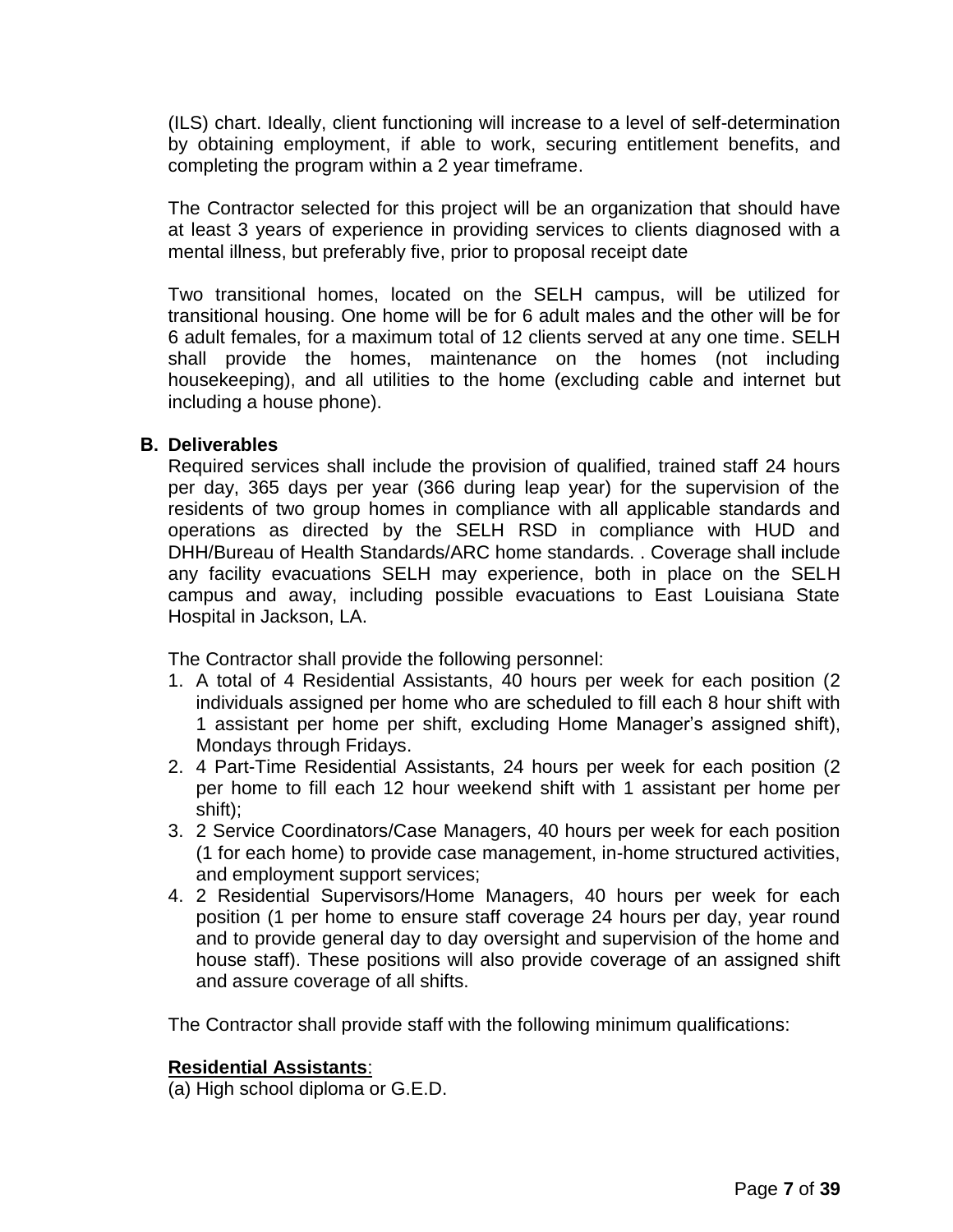(b) One year (prior to proposal receipt date) of relevant experience providing mental health services, counseling, or social services to persons with mental illness,

OR

- (c) A Bachelor of Science in Sociology, Psychology, or Human Service Counseling,
- Plus: Over 18 years of age

Current valid driver's license,

Availability to work a variety of shifts, including nights, weekends and holidays.

Residential Assistants shall, at a minimum, provide the following services:

- Assist clients with ADL's
- Provide skills training as specified on individual care plans
- Assist in the planning and preparation of meals
- Assure that meals are prepared according to posted menus
- Assist in completion of household chores
- Escort clients to planned leisure activities
- Assure safety of the home
- Transport residents to medical appointments, family visits, employment sites, and to allow clients to address other personal matters

## **Service Coordinators/Case Managers**:

(a) High school diploma or G.E.D.

(b) Two years (prior to proposal receipt date) of professional level experience providing mental health services, counseling, case management, or social services to persons with mental illness,

#### OR

(c) A Bachelor of Science in Sociology, Psychology, or Human Service Counseling,

Plus: Over 18 years of age,

Ability to formulate individualized care plans and assure skills training provided on a daily basis is in accordance with individualized plan,

Ability to transport residents to medical and family visits, and to employment services,

Current valid driver's license,

Ability to assist residents in securing job placement.

Service Coordinators/Case Managers shall, at a minimum, provide the following services:

- Formulate individualized care plans and assure skills training on a daily basis in accordance with those plans
- Coordinate appointments with Home Managers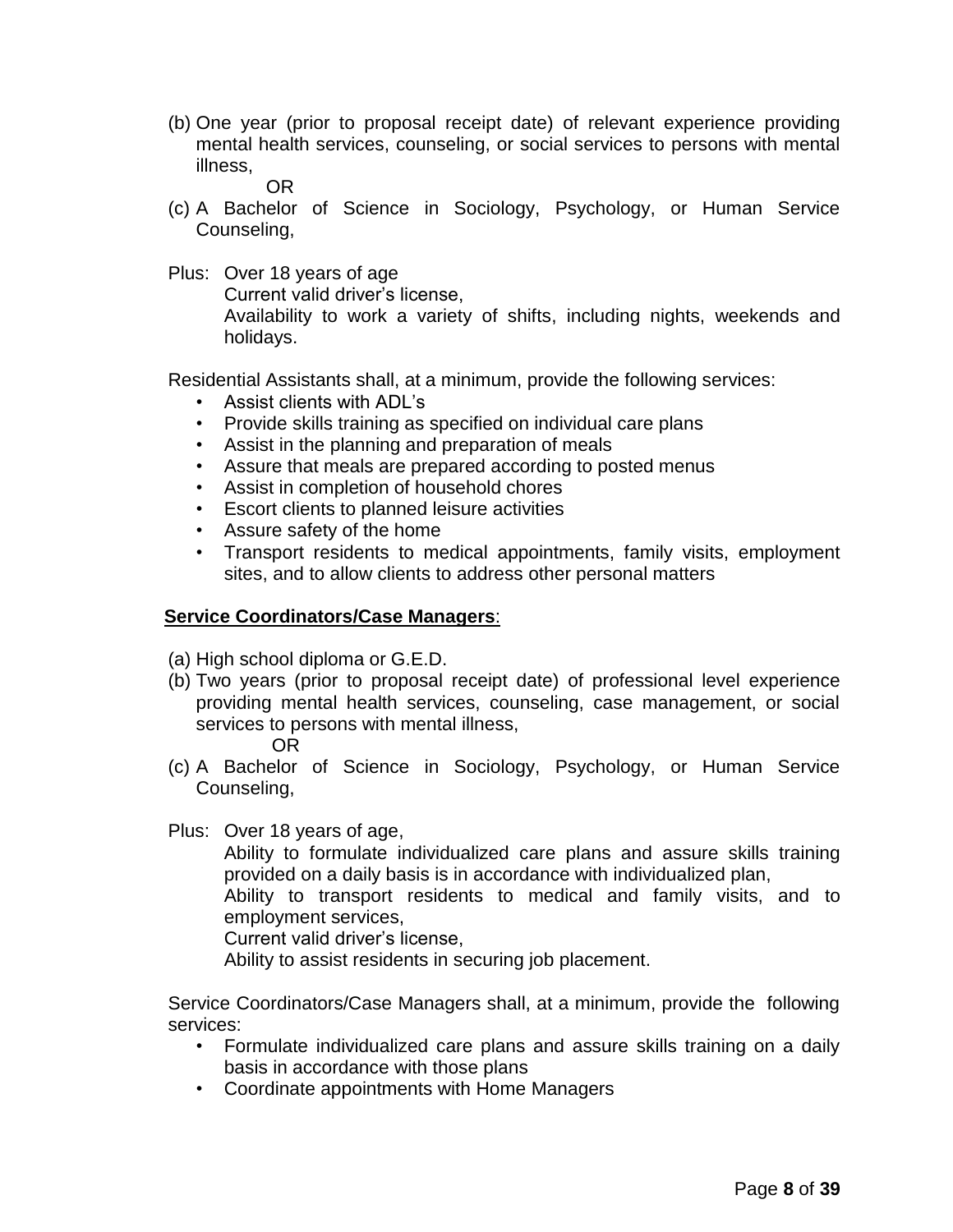- Transport residents to medical appointments, family visits, employment sites, and to allow clients to address other personal matters
- Assist residents with job placement
- Assist residents with managing their personal financial matters, including securing permanent community housing when necessary
- Assist with discharge readiness and placement
- Be available by cell phone as needed
- Be available to occasionally work any other shifts as needed, including weekends and holidays, in order to assure coverage
- Accept other assigned duties as direct care staff as necessary

### **Residential Supervisors/Home Managers**:

(a) High school diploma or G.E.D.

(b) Two years (prior to proposal receipt date) of professional level experience providing Mental Health services, counseling, or social services to persons with mental illness,

OR

(c) A Bachelor of Science in Sociology, Psychology, or Human Service Counseling,

Plus: Over 18 years of age,

A willingness to work primarily during the evenings or weekdays, Availability for on call assignment with advance notice, Availability to work any other shifts as needed, including weekends and holidays in order to assure coverage, Current valid driver's license

Residential Supervisors/Home Managers (one for each transitional home) shall, at a minimum, provide the following services:

- Provide direct care services for forty (40) hours per week.
- Chart service delivery in accordance with standards of SELH and the Louisiana Department of Health and Hospital , Bureau of Health Standards, Adult Residential Care minimum standards
- Be available to work any other shifts as needed, including weekends and holidays in order to assure coverage.
- Provide ongoing daily training and structured activities teaching independent living skills in the home. Schedule, escort, and provide transportation to leisure, recreational and other community events, activities, and resources when necessary.
- Schedule the Residential Assistants provided by the contractor to ensure coverage for the program and delivery of services 24 hours per day, year round.
- Supervise and monitor services provided by Residential Assistants and Case Managers.
- Schedule fire drills and residents' meetings according to licensing and State Fire Marshall standards, and complete required documentation.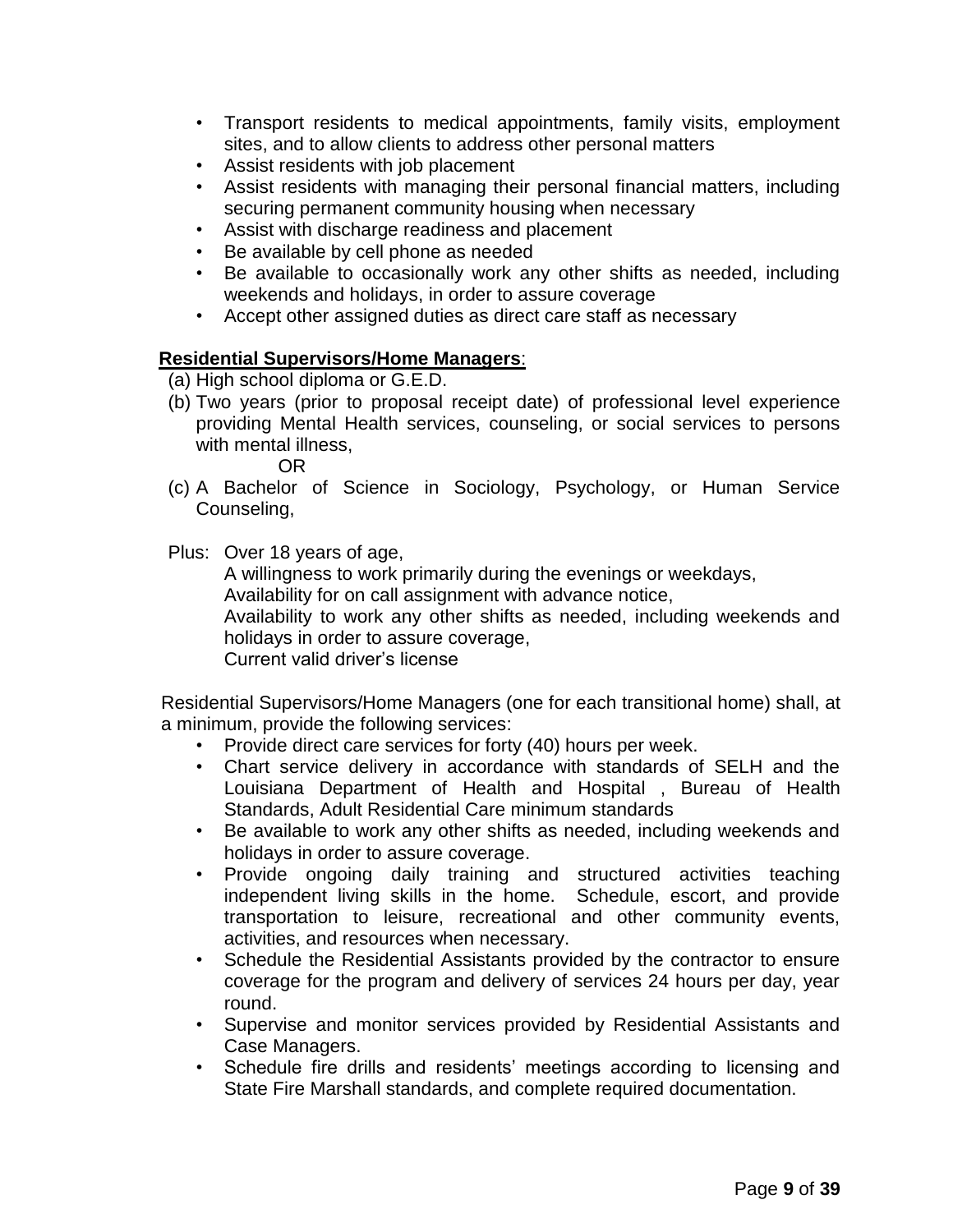- Maintain all required in home documents (i.e. menus, log books, incident reports, travel and mileage logs.)
- Transport residents to medical appointments, family visits, employment sites, and to allow clients to address other personal matters
- Submit all invoices for payment by the 15<sup>th</sup> day of the following month as designated for reimbursement.
- Provide necessary training as outlined in DHH standards.
- Assure home safety and cleanliness (monitor fire extinguishers, inspect medication areas, report home repair needs, oversee vehicle maintenance and upkeep)

# **Overall Contractor Responsibilities.**

The Contractor shall provide the following services.

- 1. Prior to each employee providing services under the contract, the Contractor shall provide the SELH RSD with a personnel record which will include at a minimum, an employment application on an approved form, documentation of a criminal history check, high school diploma or GED, results of a P.P.D. test for tuberculosis, results of drug screening, at least one but preferably three references, and a valid driver's license.
- 2. Keep the SELH RSD informed of employee issues in order for SELH to make recommendations regarding employment/termination from this program with reasonable cause. SELH reserves the right to restrict use under this contract of any individual as it deems necessary and in the best interest of SELH.
- 3. Maintain the personnel record which will include documentation of orientation and training, performance evaluations (at least annually), and any disciplinary action), and provide these records to SELH upon request.
- 4. Provide SELH's RSD with a current organization chart identifying each employee, lines of authority, and shift assignments.
- 5. Inform SELH RSD of any unusual occurrences and changes regarding staffing. Critical incidents shall be reported immediately.
- 6. Staff assigned to work beyond their normal 40 hour work week, in order to cover absences/call-ins, must have prior approval from the SELH RSD.
- 7. Vacant positions must be filled within 60 days of notification of vacancy. Contractor must provide a plan of action to the SELH RSD for coverage during the period of vacancy within 2 days of notification of pending vacancy.
- 8. Assure that all staff attend the designated defensive driving training, as well as assure that all staff are aware of and familiar with all policies including the reporting of alleged abuse and critical incidents.
- 9. Assure that all staff complete annual training regarding policies and procedures as related to emergency and evacuation procedures, resident's rights, resident care services (ADLs and IADLs), infection control, blood borne pathogens, signs and symptoms of mental illness, and any specialized training to meet residents' needs. Contractor's employees shall sign a statement certifying that such training has occurred, and the Contractor shall provide the SELH RSD with a copy of the signed statement.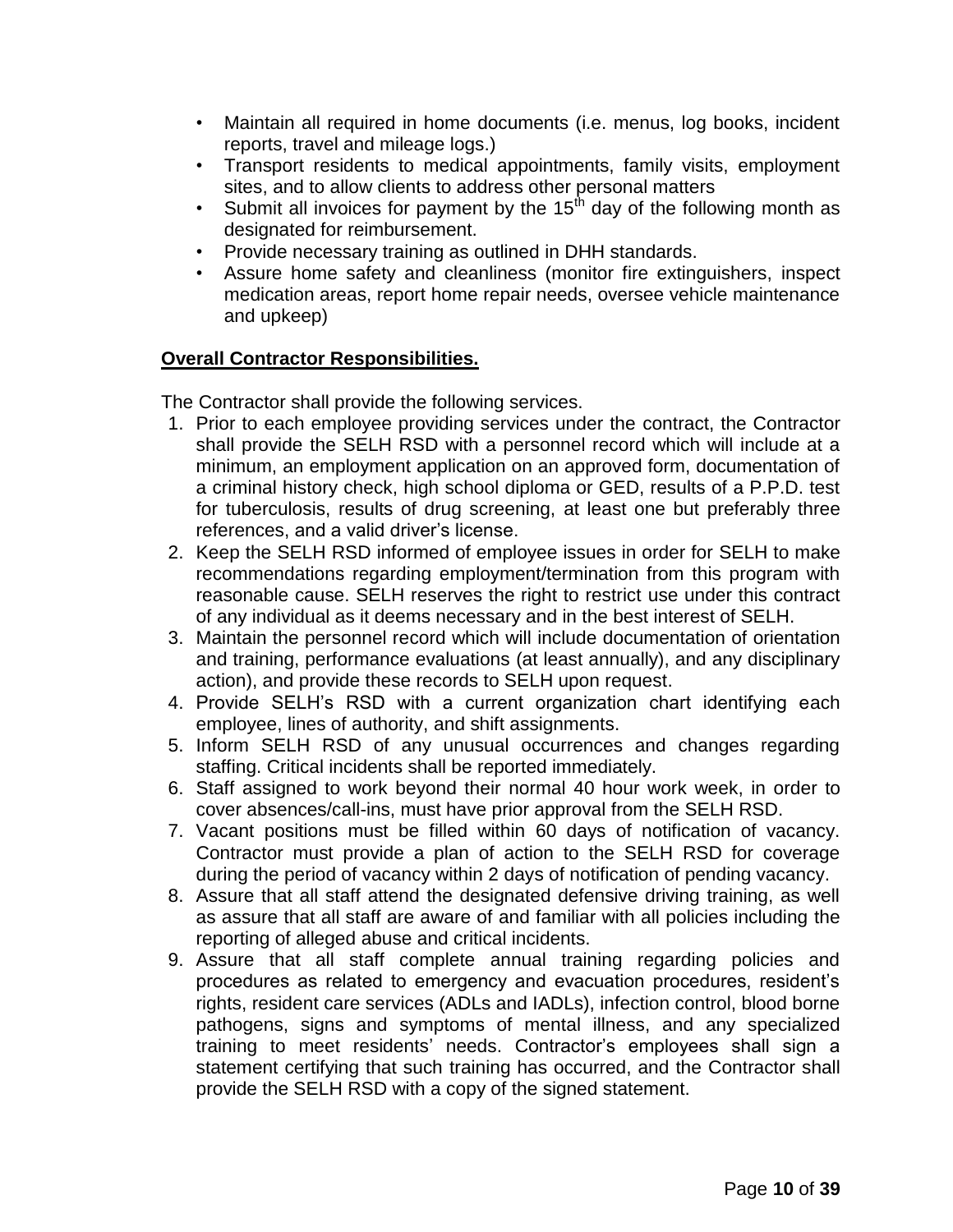- 10.Provide SELH RSD with a monthly calendar of scheduled events and activities, including on- and off- grounds activities.
- 11.Assure that all policies and procedures are being followed as outlined by DHH, HUD, and SELH.
- 12.Assure clients are engaged in active treatment and that treatment plans are being followed. Provide documentation to SELH RSD as requested.
- 13.SELH RSD shall be informed of all incidences regarding clients, staff, or facility. Completed incident report forms shall be submitted within 24 hours to the SELH RSD. Minimum examples would be clients not returning from outings or being otherwise missing, client or staff allegations or accidents, unrest at the homes, maintenance problems, etc., or any minor problems which SELH should be made aware of.
- 14.Contractor shall provide the SELH RSD with the name and contact information of a qualified professional at an administrative level who will act as liaison with SELH. This individual will be available to facilitate the contract agreement through problem solving and handling of emergencies during normal business hours, after hours, including nights, weekends, and holidays. Said on-call representative must respond to calls within 30 minutes of receipt.
- 15.Contractor shall ensure upkeep of any State provided, or leased, vehicle assigned to this program. This will include washing, oil changes, inspection stickers, and maintenance. Fueling will be the responsibility of the Contractor.
- 16.Contractor shall submit invoices in a timely manner on a monthly basis. Invoiced items shall be consistent with approved budgetary lines. Invoice payments shall be on a cost reimbursement basis. All claimed costs must be documented and said documentation shall be submitted as part of the invoice submission.
- 17.Services provided by Contractor shall meet all required standards of DHH, HUD, SELH, and any other pertinent agencies.
- 18.Contractor shall assign an individual to serve as the Contract Program Director/Project Sponsor and propose the number of work hours this individual will be budgeted for in order to address administrative issues.

The duties of this individual shall be, at a minimum, as follows:

- (a) Assure house operations are functioning within appropriate regulatory standards
- (b) Assure all operational documentation is in place according to above standards
- (c) Assure individual client budgets are maintained and that spending is appropriate as stated in the approved plan of care
- (d) Assure staff are properly trained in accordance with all relevant requirements and standards, and within specified timeframes
- (e) Assure all house documents are accurately recorded and maintained (i.e. fire drills, resident meetings, etc.)
- (f) Assure all invoices, logs, and other dated reports and documents are submitted to the SELH RSD in a timely manner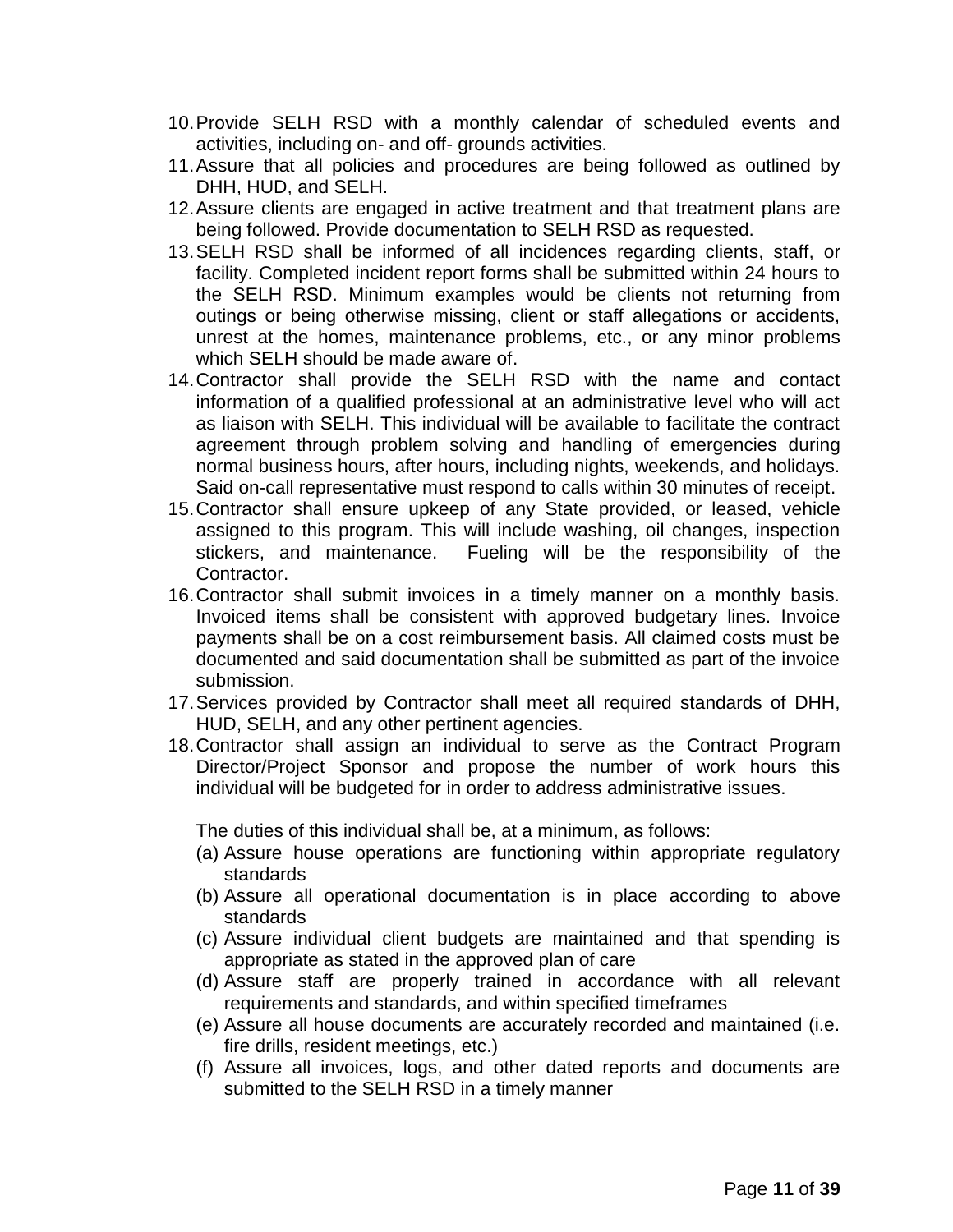- (g) Assure living quarters are kept in good repair (make sure all maintenance requests are submitted in a timely manner to the SELH RSD)
- (h) Assure program operations are fully staffed at all times (maintain communications with SELH RSD regarding staffing and any changes)
- (i) Assure that each client's personal well being, social, and psychological needs are being met
- (j) Maintain open communication with the SELH RSD to relay specifics regarding client activities and extraordinary events in the houses as they pertain to programmatic activities of all clients, including medical, social, psychological, and financial issues
- (k) Complete monthly checks/audits of the homes and their logs, records, etc. to assure accuracy and prevent discrepancies
- (l) Assure pre-employment processes are being completed properly, and ensure all personnel files are complete, current, and in compliance with all relevant requirements and standards
- (m)Be available after normal hours to address problems when necessary or when they are not able to be resolved by other contracted staff (may serve as the contractor's liaison and on-call person)
- (n) Submit requests to the SELH RSD for approval of each and every pending placement, admission, and discharge of clients to and from the program, and shall submit such requests to the SELH RSD prior to discussions with clients.
- 19.Contractor shall agree to serve as representative payee when necessary for client to receive entitlement benefits.

## **C. Liquidated Damages**

- 1. In the event the Contractor fails to meet the performance standards specified within the contract, the liquidated damages defined below may be assessed. If assessed, the liquidated damages will be used to reduce the Department's payments to the Contractor or if the liquidated damages exceed amounts due from the Department, the Contractor will be required to make cash payments for the amount in excess.
	- a. Late submission of any required report \$50 per working day, per report.
	- b. Failure to fill vacant contractually required key staff positions within 60 days - \$500 per working day from 61st day of vacancy until filled with an employee approved by the Department.
	- c. Failure to maintain all client files and perform all file updates according to the requirements in the contract, as evidenced in client files when reviewed during monitoring site visit - \$100 per client.
	- d. Late submission of invoices beginning 10 business days after the stated due date - \$50 per working day per invoice.
- 2. The decision to impose liquidated damages shall be at the discretion of SELH or DHH with consideration given of all of the following factors:
	- a. The duration of the violation;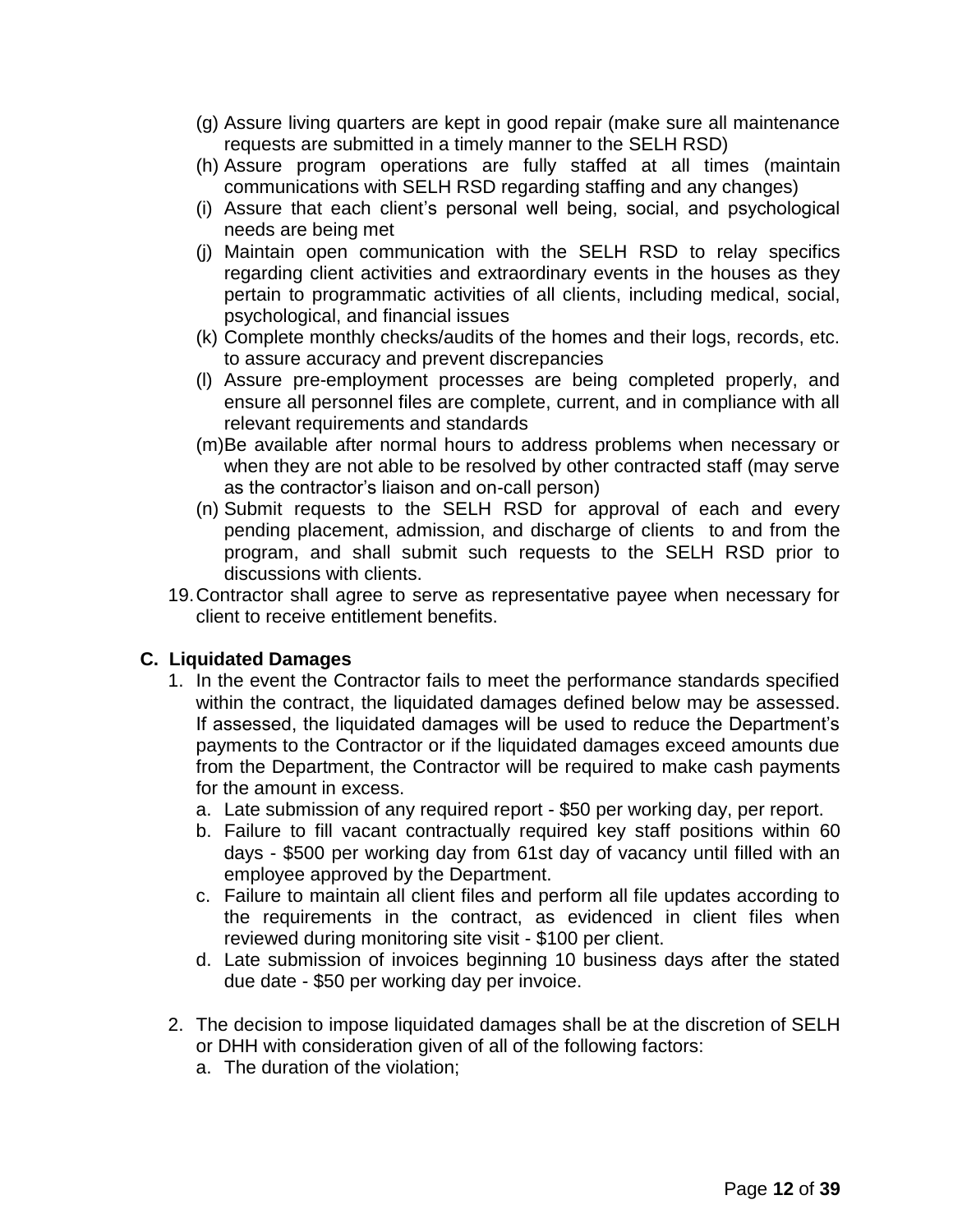- b. Whether the violation (or one that is substantially similar) has previously occurred;
- c. The Contractor's history of compliance;
- d. The severity of the violation and whether it imposes an immediate threat to the health or safety of the consumers;
- e. The "good faith" exercised by the Contractor in attempting to stay in compliance.

## **D. Fraud and Abuse**

- 1. The Contractor shall have internal controls and policies and procedures in place that are designed to prevent, detect, and report known or suspected fraud and abuse activities.
- 2. Such policies and procedures must be in accordance with state and federal regulations. Contractor shall have adequate staffing and resources to investigate unusual incidents and develop and implement corrective action plans to assist the Contractor in preventing and detecting potential fraud and abuse activities.

## **E. Technical Requirements**

The Contractor must maintain hardware and software compatible with current DHH requirements which are as follows:

- IBM compatible PC,
- Pentium 4, Celeron or equivalent processor (or compatible successors),
- 2 Gig of RAM memory,
- Enough spare USB ports to accommodate thumb drives, etc.
- 10 Gig free hard drive space (suggest 80 Gig hard drive for the system);
- Ethernet LAN interface for laptop and desktop PCs
- Color monitor;
- Printer compatible with hardware and software required;
- High speed internet with email;
- CD ROM;
- Windows XP, SP3 or later version of operating system (minimum);
- Windows Internet Explorer 7.0 (or later)
- Microsoft Office 2003 or later;
- Appropriate firewalls for internet security.
- Compliant with industry-standard physical and procedural safeguards for confidential information (NIST 800-53A, ISO 17788, etc.).

## **F. Subcontracting**

The Contractor shall not contract with any other party for furnishing any of the work and professional services required by the contract without the express prior written approval of the Department. The Contractor shall not substitute any subcontractor without the prior written approval of the Department. For subcontractor(s), before commencing work, the Contractor will provide letters of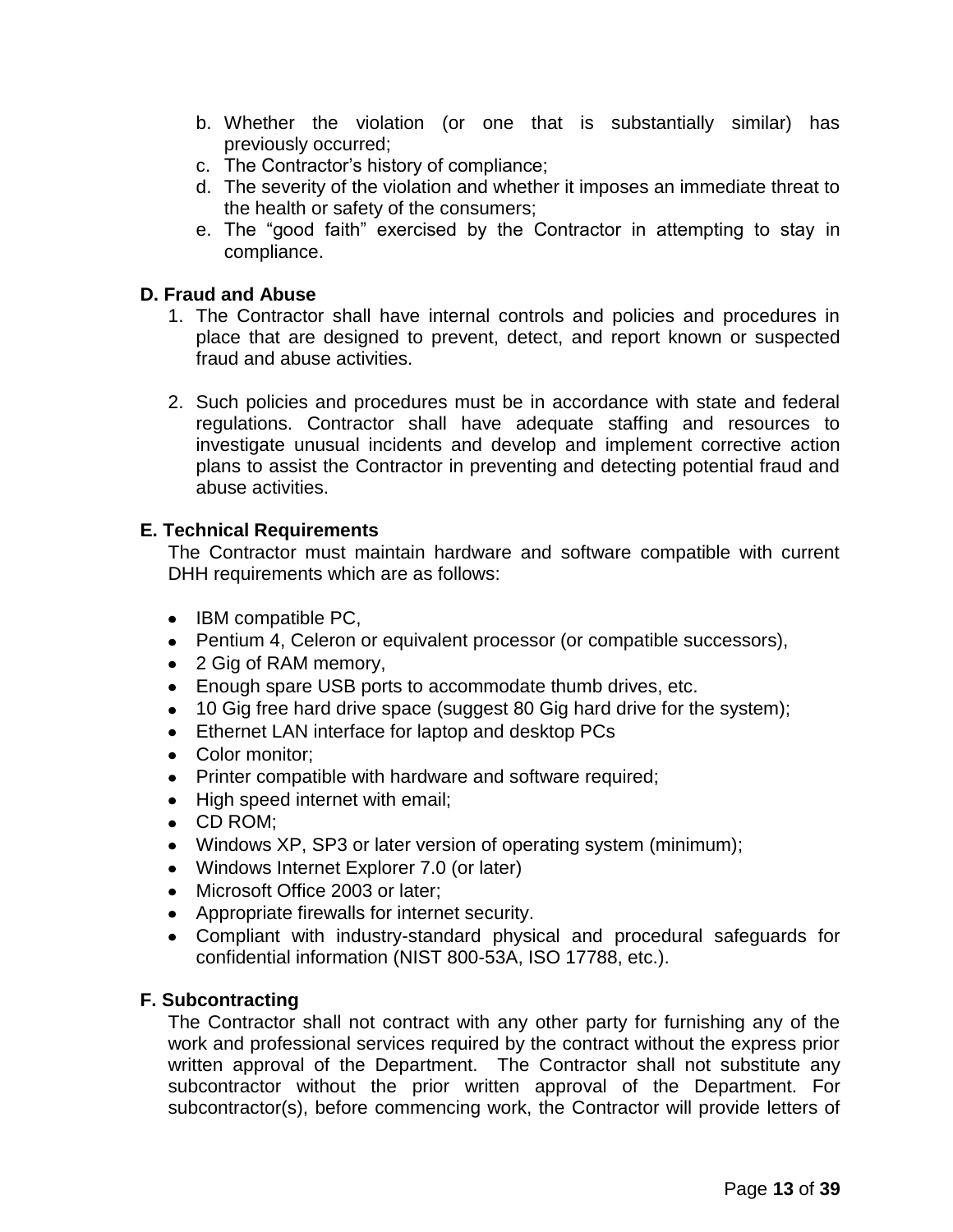agreement, contracts or other forms of commitment which demonstrates that all requirements pertaining to the contractor will be satisfied by all subcontractors through the following:

- a. The subcontractor(s) will provide a written commitment to accept all contract provisions.
- b. The subcontractor(s) will provide a written commitment to adhere to an established system of accounting and financial controls adequate to permit the effective administration of the contract.

## **G. Insurance Requirements**

Insurance shall be placed with insurers with an A.M. Best's rating of no less than A-: VI. This rating requirement shall be waived for Worker's Compensation coverage only.

1. Contractor's Insurance

The Contractor shall not commence work under this contract until it has obtained all insurance required herein. Certificates of Insurance, fully executed by officers of the Insurance Company shall be filed with the Department for approval. The Contractor shall not allow any subcontractor to commence work on subcontract until all similar insurance required for the subcontractor has been obtained and approved. If so requested, the Contractor shall also submit copies of insurance policies for inspection and approval of the Department before work is commenced. Said policies shall not be canceled, permitted to expire, or be changed without thirty (30) days notice in advance to the Department and consented to by the Department in writing and the policies shall so provide.

2. Compensation Insurance

Before any work is commenced, the Contractor shall obtain and maintain during the life of the contract, Workers' Compensation Insurance for all of the Contractor's employees employed to provide services under the contract. In case any work is sublet, the Contractor shall require the subcontractor similarly to provide Workers' Compensation Insurance for all the latter's employees, unless such employees are covered by the protection afforded by the Contractor. In case any class of employees engaged in work under the contract at the site of the project is not protected under the Workers' Compensation Statute, the Contractor shall provide for any such employees, and shall further provide or cause any and all subcontractors to provide Employer's Liability Insurance for the protection of such employees not protected by the Workers' Compensation Statute.

3. Commercial General Liability Insurance

The Contractor shall maintain during the life of the contract such Commercial General Liability Insurance which shall protect Contractor, the Department, and any subcontractor during the performance of work covered by the contract from claims or damages for personal injury, including accidental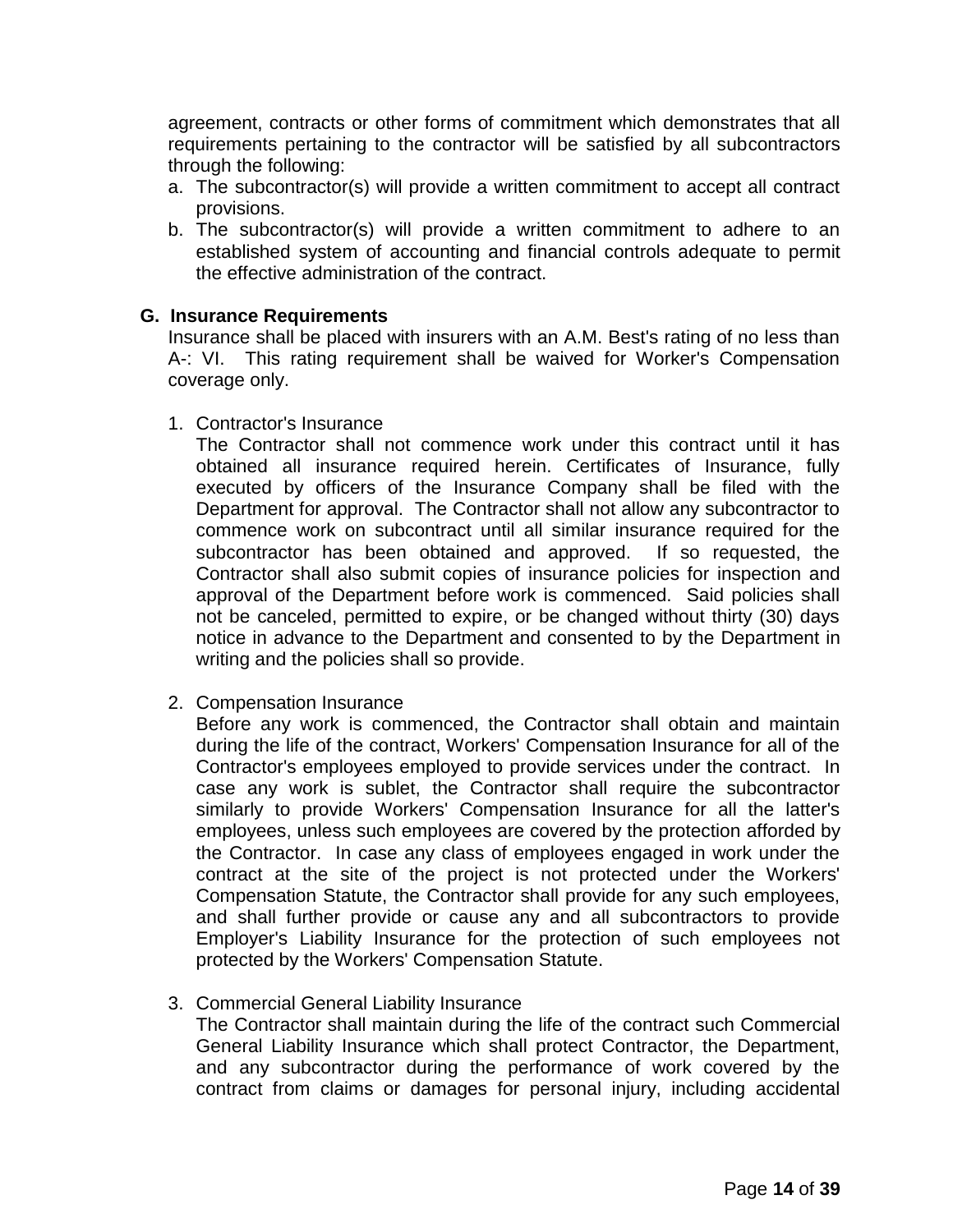death, as well as for claims for property damages, which may arise from operations under the contract, whether such operations be by the Contractor or by a subcontractor, or by anyone directly or indirectly employed by either of them, or in such a manner as to impose liability to the Department. Such insurance shall name the Department as additional insured for claims arising from or as the result of the operations of the Contactor or its subcontractors. In the absence of specific regulations, the amount of coverage shall be as follows: Commercial General Liability Insurance, including bodily injury, property damage and contractual liability, with combined single limits of \$1,000,000.

4. Insurance Covering Special Hazards

Special hazards as determined by the Department shall be covered by rider or riders in the Commercial General Liability Insurance Policy or policies herein elsewhere required to be furnished by the Contractor, or by separate policies of insurance in the amounts as defined in any Special Conditions of the contract included therewith.

5. Licensed and Non-Licensed Motor Vehicles

The Contractor shall maintain during the life of the contract, Automobile Liability Insurance in an amount not less than combined single limits of \$1,000,000 per occurrence for bodily injury/property damage. Such insurance shall cover the use of any non-licensed motor vehicles engaged in operations within the terms of the contract on the site of the work to be performed thereunder, unless such coverage is included in insurance elsewhere specified.

6. Subcontractor's Insurance

The Contractor shall require that any and all subcontractors, which are not protected under the Contractor's own insurance policies, take and maintain insurance of the same nature and in the same amounts as required of the Contractor.

## **H. Contact Personnel**

All work performed by the contract will be monitored by the contract monitor:

Joan C. Spraggins, MMT, MT-BC or her designee or successor Residential Services Director Office of Behavioral Health/Southeast Louisiana Hospital Department of Health and Hospitals P.O. Box 3850 Mandeville, LA 70470 Phone: (985) 626-6366 Email: [Joan.Spraggins@LA.Gov](mailto:Joan.Spraggins@LA.Gov)

**I. Term of Contract**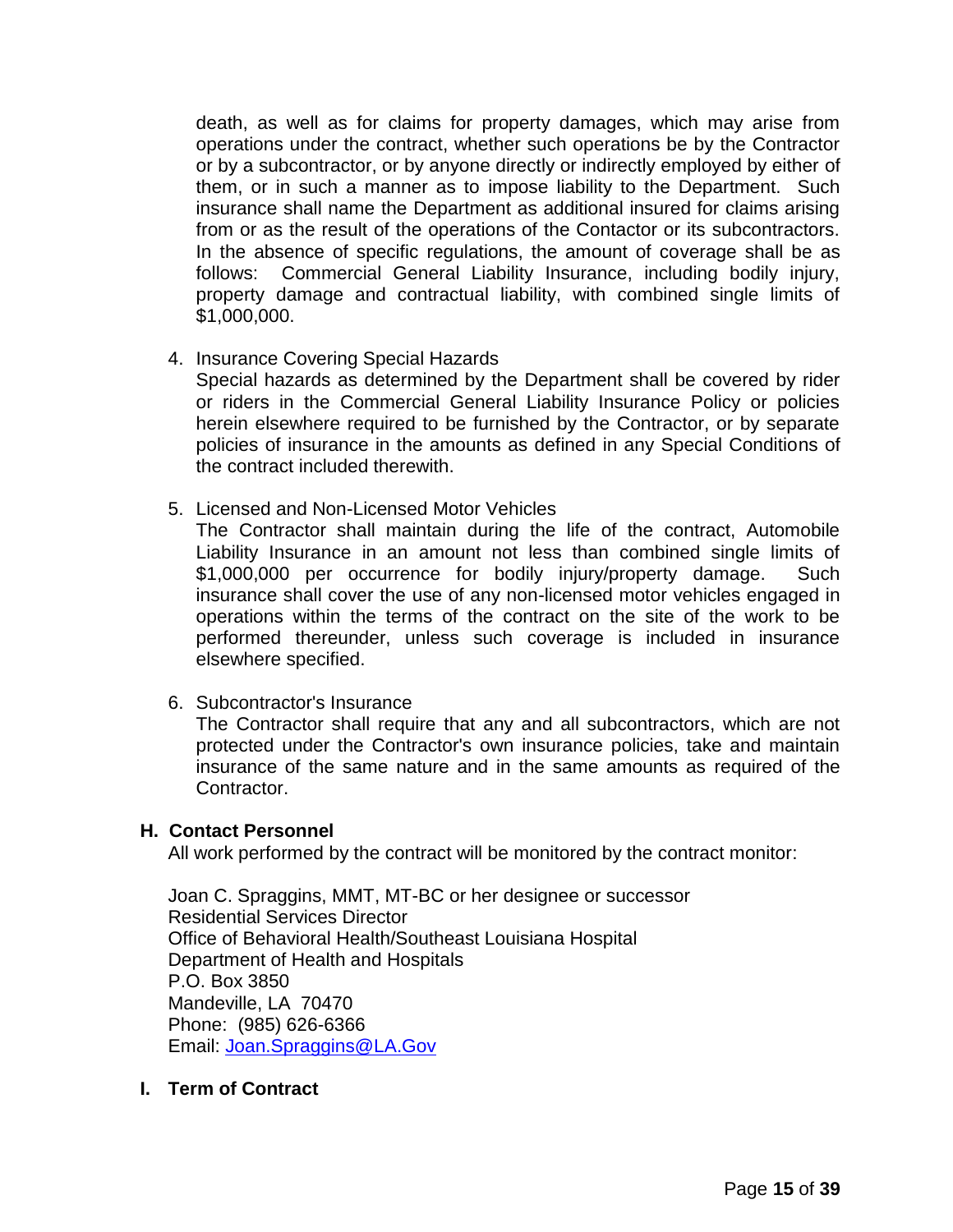The contract shall commence on or near the date approximated in the Schedule of Events. The initial term of this contract is for a total period of 15 months split up into two segments with each one representing a full or partial fiscal year (April 1, 2011 – June 30, 2011; and July 1, 2011 – June 30, 2012) After this initial evaluation period DHH reserves the right to either renew or not renew with or without cause. Subsequent renewals, if exercised, shall be for periods July 1, 2012 – June 30, 2013 and July 1, 2013 – March 31, 2014). In no case shall the contract exceed 36 months. The continuation of the contract is contingent upon the appropriation of funds by the legislature to fulfill the requirements of the contract.

## **J. Payment**

The Contractor shall submit deliverables in accordance with established timelines and shall submit itemized invoices monthly or as defined in the contract terms. Payment of invoices is subject to approval of Joan C. Spraggins, Residential Services Director or her successor or designee.

## **III. PROPOSALS**

## **A. General Information**

This section outlines the provisions which govern determination of compliance of each proposer's response to the RFP. The Department shall determine, at its sole discretion, whether or not the requirements have been reasonably met. Omissions of required information shall be grounds for rejection of the proposal by the Department.

Proposals should address how the proposer intends to assume complete responsibility for timely performance of all contractual responsibilities in accordance with federal and state laws, regulations, policies, and procedures.

## **B. Contact After Solicitation Deadline**

After the date for receipt of proposals, no proposer-initiated contact relative to the solicitation will be allowed between the proposers and DHH until an award is made.

## **C. Rejection and Cancellation**

Issuance of this solicitation does not constitute a commitment by DHH to award a contract or contracts. The Department reserves the right to reject all proposals received in response to this solicitation.

In accordance with the provisions of R.S. 39:2182, in awarding contracts after August 15, 2010, any public entity is authorized to reject a proposal or bid from, or not award the contract to, a business in which any individual with an ownership interest of five percent or more, has been convicted of, or has entered a plea of guilty or nolo contendere to any state felony or equivalent federal felony crime committed in the solicitation or execution of a contract or bid awarded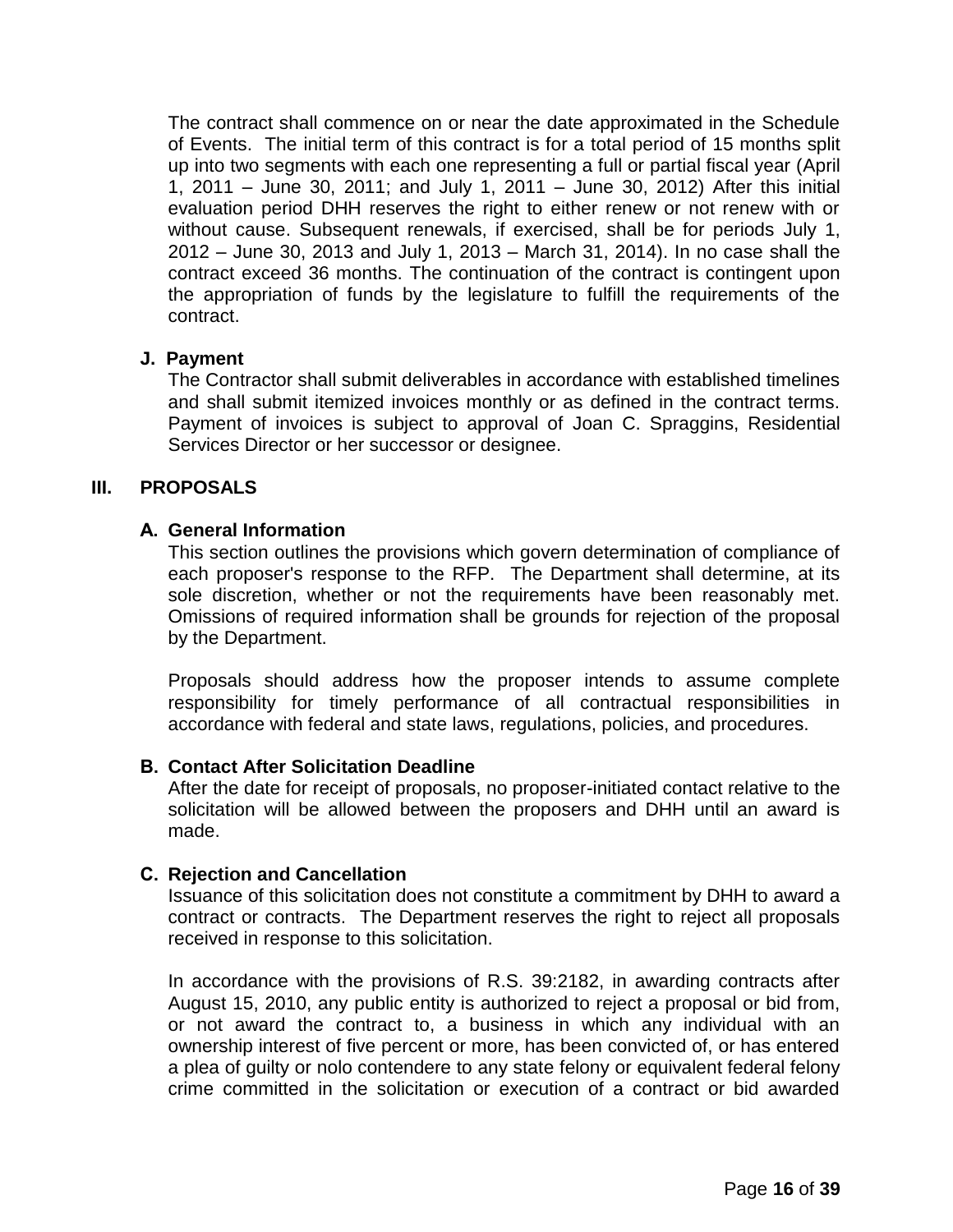under the laws governing public contracts under the provisions of Chapter 10 of Title 38 of the Louisiana Revised Statutes of 1950, professional, personal, consulting, and social services procurement under the provisions of Chapter 16 of this Title, or the Louisiana Procurement Code under the provisions of Chapter 17 of this Title.

### **D. Award Without Discussion**

The Secretary of DHH reserves the right to make an award without presentations by proposers or further discussion of proposals received.

### **E. Assignments**

Any assignment, pledge, joint venture, hypothecation of right or responsibility to any person, firm or corporation should be fully explained and detailed in the proposal. Information as to the experience and qualifications of proposed subcontractors or joint ventures should be included in the proposal. In addition, written commitments from any subcontractors or joint ventures should be included as part of the proposal.

### **F. Proposal Cost**

The proposer assumes sole responsibility for any and all costs associated with the preparation and reproduction of any proposal submitted in response to this RFP, and shall not include this cost or any portion thereof in the proposed contract price

### **G. Errors and Omissions**

The State reserves the right to make corrections due to minor errors identified in proposals by State or the proposer. The State, at its option, has the right to request clarification or additional information from the proposer.

### **H. Ownership of Proposal**

All proposals become the property of the Department and will not be returned to the proposer. The Department retains the right to use any and all ideas or adaptations of ideas contained in any proposal received in response to this solicitation. Selection or rejection of the offer will not affect this right. Once a contract is awarded, all proposals will become subject to the Louisiana Public Records Act.

### **I. Proposal Submission**

- 1. All proposals must be received by the due date and time indicated on the Schedule of Events. Proposals received after the due date and time will not be considered. It is the sole responsibility of each proposer to assure that its proposal is delivered at the specified location prior to the deadline. Proposals which, for any reason, are not so delivered will not be considered.
- 2. Proposer shall submit one (1) original hard copy and should also submit one (1) electronic copy and eight (8) hard copies of each proposal. No facsimile or emailed proposals will be accepted. The cost proposal and financial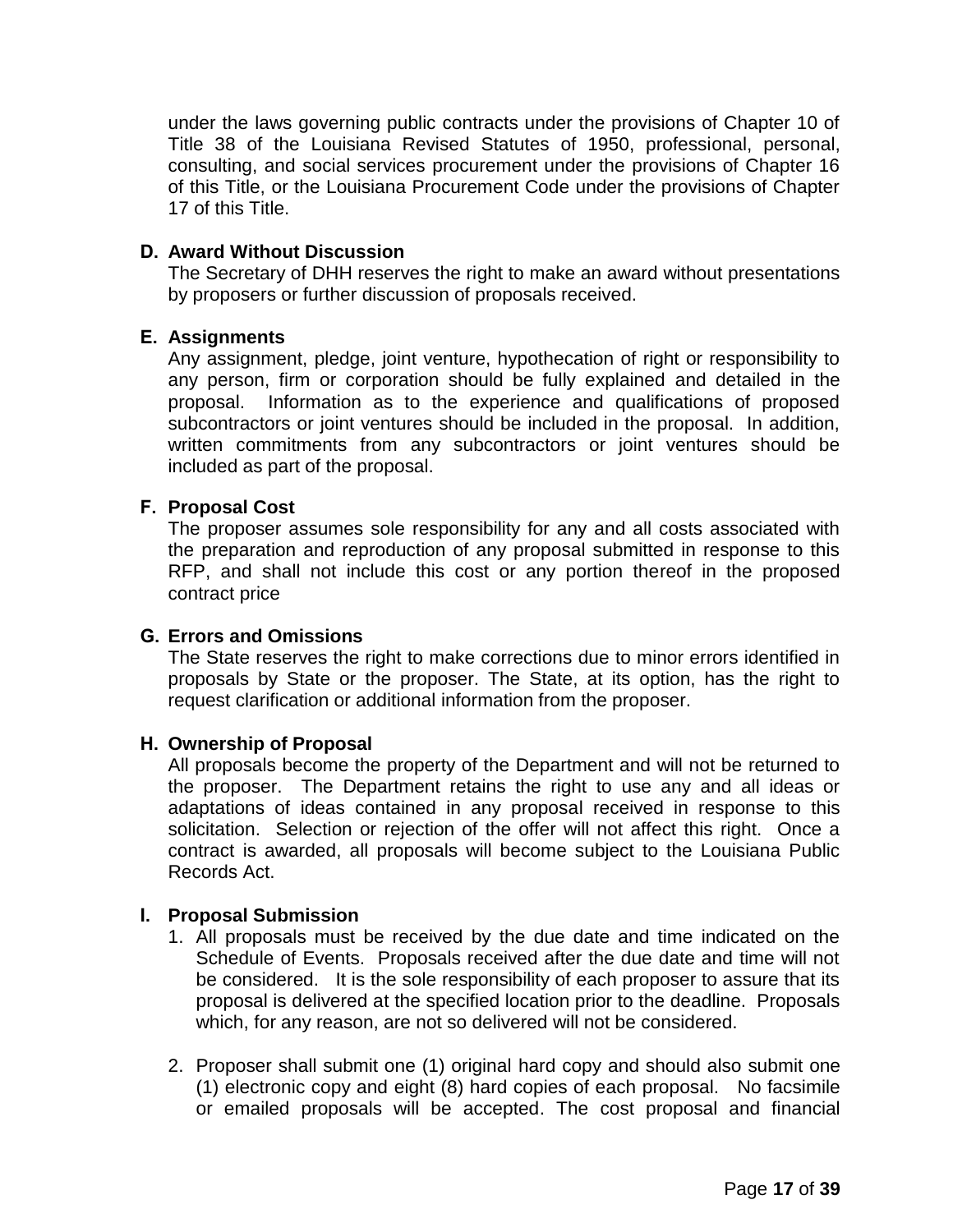statements should be submitted separately from the technical proposal; however, for mailing purposes, all packages may be shipped in one container.

3. Proposals must be submitted via U.S. mail, courier or hand delivered to:

If courier mail or hand delivered, deliver to: Mary Gonzalez Department of Health and Hospitals Division of Contracts and Procurement Support 628 N.  $4^{\text{th}}$  Street,  $5^{\text{th}}$  Floor Baton Rouge, LA 70802

If delivered via US Mail: Mary Gonzalez Department of Health and Hospitals Division of Contracts and Procurement Support P.O. Box 1526 Baton Rouge, LA 70821-1526

### **J. Proprietary and/or Confidential Information**

- 1. The designation of certain information as trade secrets and/or privileged or confidential proprietary information shall only apply to the technical portion of the proposal. The cost proposal will not be considered confidential under any circumstances. Any proposal copyrighted or marked as confidential or proprietary in its entirety may be rejected without further consideration or recourse.
- 2. For the purposes of this RFP, the provisions of the Louisiana Public Records Act (La. R.S. 44.1 et. seq.) will be in effect. Pursuant to this Act, all proceedings, records, contracts, and other public documents relating to this RFP shall be open to public inspection. Proposers are reminded that while trade secrets and other proprietary information submitted in conjunction with this RFP may not be subject to public disclosure, protections must be claimed by the proposer at the time of submission of its Technical Proposal. Proposers should refer to the Louisiana Public Records Act for further clarification.
- 3. The proposer must clearly designate the part of the proposal that contains a trade secret and/or privileged or confidential proprietary information as "confidential" in order to claim protection, if any, from disclosure. The proposer shall mark the cover sheet of the proposal with the following legend, specifying the specific section(s) of the proposal sought to be restricted in accordance with the conditions of the legend:

"The data contained in pages \_\_\_\_\_ of the proposal have been submitted in confidence and contain trade secrets and/or privileged or confidential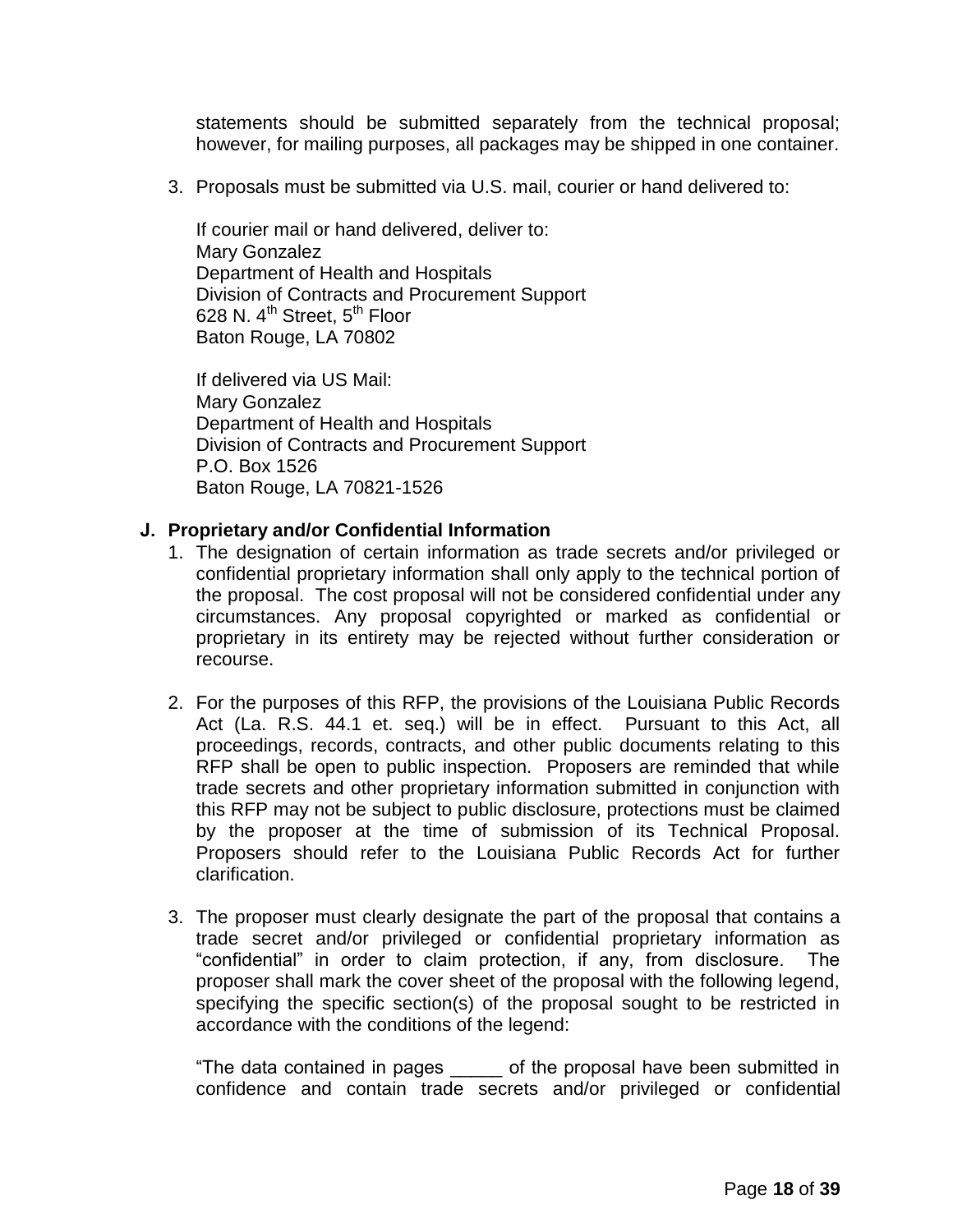information and such data shall only be disclosed for evaluation purposes, provided that if a contract is awarded to this proposer as a result of or in connection with the submission of this proposal, the State of Louisiana shall have the right to use or disclose the data therein to the extent provided in the contract. This restriction does not limit the State of Louisiana's right to use or disclose data obtained from any source, including the proposer, without restrictions."

- 4. Further, to protect such data, each page containing such data shall be specifically identified and marked "CONFIDENTIAL".
- 5. Proposers must be prepared to defend the reasons why the material should be held confidential. If a competing proposer or other person seeks review or copies of another proposer's confidential data, DHH will notify the owner of the asserted data of the request. If the owner of the asserted data does not want the information disclosed, it must take legal action as necessary to restrain DHH from releasing information DHH believes to be public record.
- 6. **If the proposal contains confidential information, a redacted copy of the proposal must be submitted.** If a redacted copy is not submitted, DHH may consider the entire proposal to be public record. When submitting the redacted copy, it should be clearly marked on the cover as - "REDACTED COPY". The redacted copy should also state which sections or information has been removed."
- 7. Any proposal marked as confidential or proprietary in its entirety may be rejected without further consideration or recourse.

## **K. Proposal Format**

- 1. An Item-by-item response to the Request for Proposals is requested.
- 2. There is no intent to limit the content of the proposals, and proposers may include any additional information deemed pertinent. Emphasis should be on simple, straightforward and concise statements of the proposer's ability to satisfy the requirements of the RFP.

## **L. Requested Proposal Outline:**

- Introduction/Administrative Data
- Work Plan/Project Execution
- Relevant Corporate Experience
- Personnel Qualifications
- Additional Information
- Corporate Financial Condition
- Cost and Pricing Analysis

### **M. Proposal Content**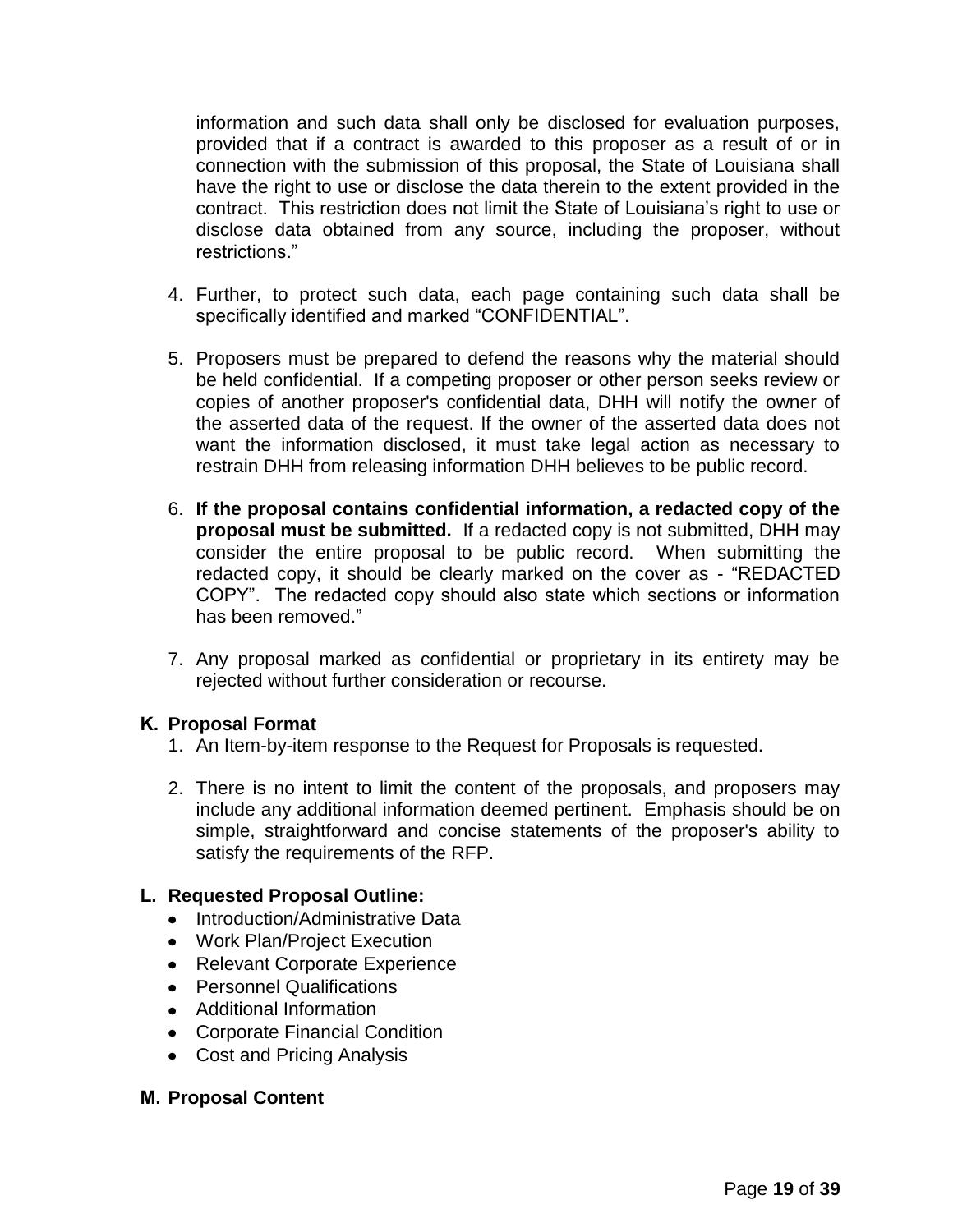- 1. Proposals should include information that will assist the Department in determining the level of quality and timeliness that may be expected. The agency shall determine, at its sole discretion, whether or not the RFP provisions have been reasonably met. The proposal should describe the background and capabilities of the proposer, give details on how the services will be provided, and shall include a breakdown of proposed costs. Work samples may be included as part of the proposal.
- 2. Proposals should address how the proposer intends to assume complete responsibility for timely performance of all contractual responsibilities in accordance with federal and state laws, regulations, policies, and procedures.
- 3. Proposals should define proposer's functional approach in providing services and identify the tasks necessary to meet the RFP requirements of the provision of services, as outlined in Section II.
- 4. Introduction/Administrative Data
	- a. The introductory section should contain summary information about the proposer's organization. This section should state proposer's knowledge and understanding of the needs and objectives of DHH/Office of Behavioral Health/Southeast Louisiana Hospital as related to the scope of this RFP. It should further cite its ability to satisfy provisions of the Request for Proposal.
	- b. This introductory section should include a description of how the proposer's organizational components communicate and work together in both an administrative and functional capacity from the top down. This section should contain a brief summary setting out the proposer's management philosophy including, but not limited to, the role of Quality Control, Professional Practices, Supervision, Distribution of Work and Communication Systems. This section should include an organizational chart displaying the proposer's overall structure.
	- c. This section should also include the following information:
		- i. Location of Active Office with Full Time Personnel, include all office locations (address) with full time personnel.
		- ii. Name and address of principal officer;
		- iii. Name and address for purpose of issuing checks and/or drafts;
		- iv. For corporations, a statement listing name(s) and address(es) of principal owners who hold five percent interest or more in the corporation.
		- v. If out-of-state proposer, give name and address of local representative; if none, so state;
		- vi. If any of the proposer's personnel named is a current or former Louisiana state employee, indicate the Agency where employed, position, title, termination date, and social security number;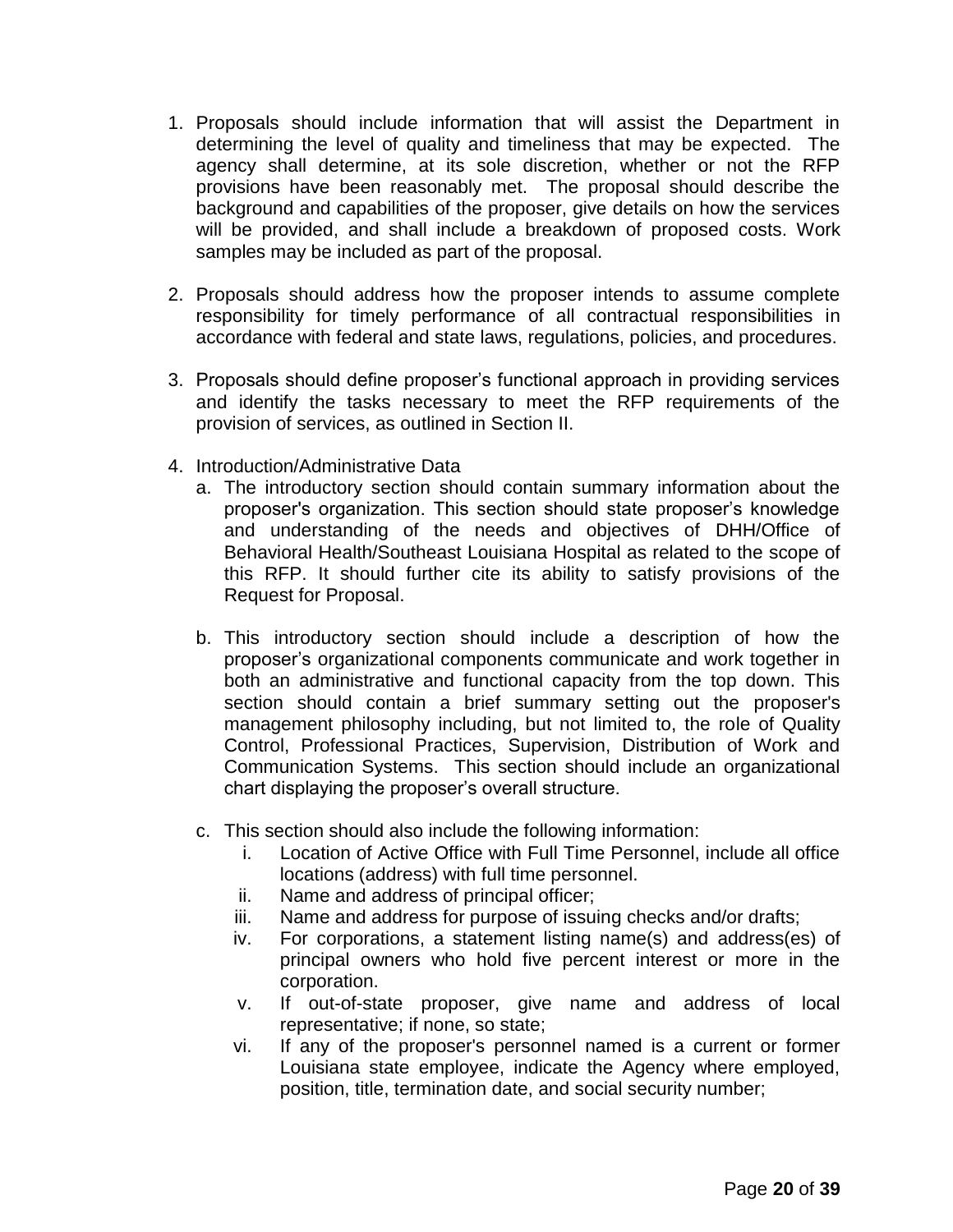- vii. If the proposer was engaged by DHH within the past twenty-four (24) months, indicate the contract number and/or any other information available to identify the engagement; if not, so state; and
- viii. Proposer's state and federal tax identification numbers.
- d. The following information **must be included** in the proposal:
	- i. Certification Statement: The proposer must sign and submit the attached Certification Statement (See Attachment I).
	- ii. Proposer shall guarantee that there will be no conflict or violation of the Ethics Code if it is awarded the contract. Ethics issues are interpreted by the Louisiana Board of Ethics.
	- iii. Proposer shall guarantee that the entire proposal will be valid for a period of 120 days after the submission date
	- iv. Proposer shall guarantee that the proposal submitted shall become a contractual obligation and valid if a contract is awarded.
- 5. Work Plan/Project Execution

The proposer should articulate an understanding of and ability to effectively implement services as outlined within Section II of the RFP. In this section the proposer should state the approach it intends to use in achieving each objective of the project as outlined, including a project work plan and schedule for implementation. In particular, the proposer should:

- a. Provide a written discussion of the work plan addressing process flow, time frames for each component; how findings will be addressed in the process; and the ability to maintain the scheduled work plan schedule (I.e. drawing on firm resources, training, etc.);
- b. Provide a strategic overview including all elements to be provided;
- c. Break down into logical tasks and time frames all work to be performed, accompanied by an assessment of relative difficulty for each task;
- d. Identify critical tasks;
- e. Estimate time involved in completion of tasks;
- f. Identify all assumptions or constraints on tasks;
- g. Contain a summary, at the activity level, to show completion schedules relative to deliverables;
- h. Include charts and graphs which reflect the work plan in detail;
- i. Describe the approach to project Management and Quality Assurance;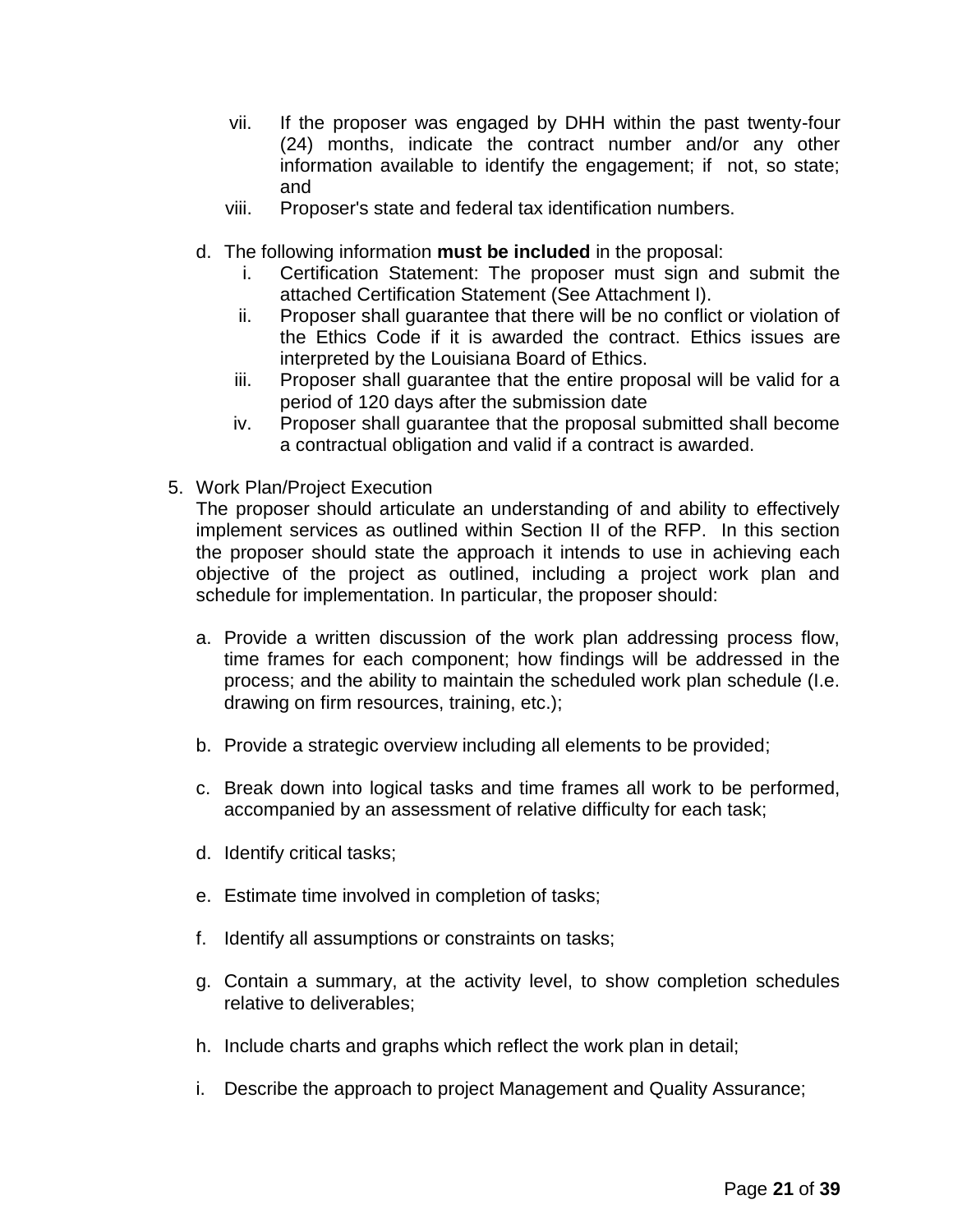- j. Discuss what flexibility exists within the work plan to address unanticipated problems which might develop during the contract period;
- k. Document procedures to protect the confidentiality of records including records in databases that may be transmitted electronically via e-mail or the internet, as well as those in DHH databases;
- l. Identify how day to day communications will be maintained with the SELH RSD, and other emergency availability;
- m. Demonstrate an ability to hire staff with the necessary experience and skill set that will enable them to effectively meet the needs of consumers served.
- n. Describe approach and strategy for project oversight and management.
- o. Articulate the need for, and the ability to implement, a plan for continuous quality improvement; this includes (but is not limited to) reviewing the quality of services provided and staff productivity.
- p. Demonstrate an understanding of and ability to implement data collection as needed.
- q. Explain processes that will be implemented in order to complete all tasks and phases of the project in a timely manner, as outlined within Section II.
- r. Articulate the ability to develop and implement an All Hazards Response plan in the event of an emergency event.
- s. Refer to specific documents and reports that can be produced as a result of completing tasks, to achieve the requested deliverables.
- t. Identify all assumptions or constraints on tasks.
- u. Discuss what flexibility exists within the work plan to address unanticipated problems which might develop during the contract period.
- v. If the proposer intends to subcontract for portions of the work, the proposer should include specific designations of the tasks to be performed by the subcontractor.
- w. As an appendix to its proposal proposers should provide copies of policies and procedures manuals applicable to this contract, inclusive of organizational standards or ethical standards. This appendix should also include a copy of proposer's All Hazards Response Plan Failure to provide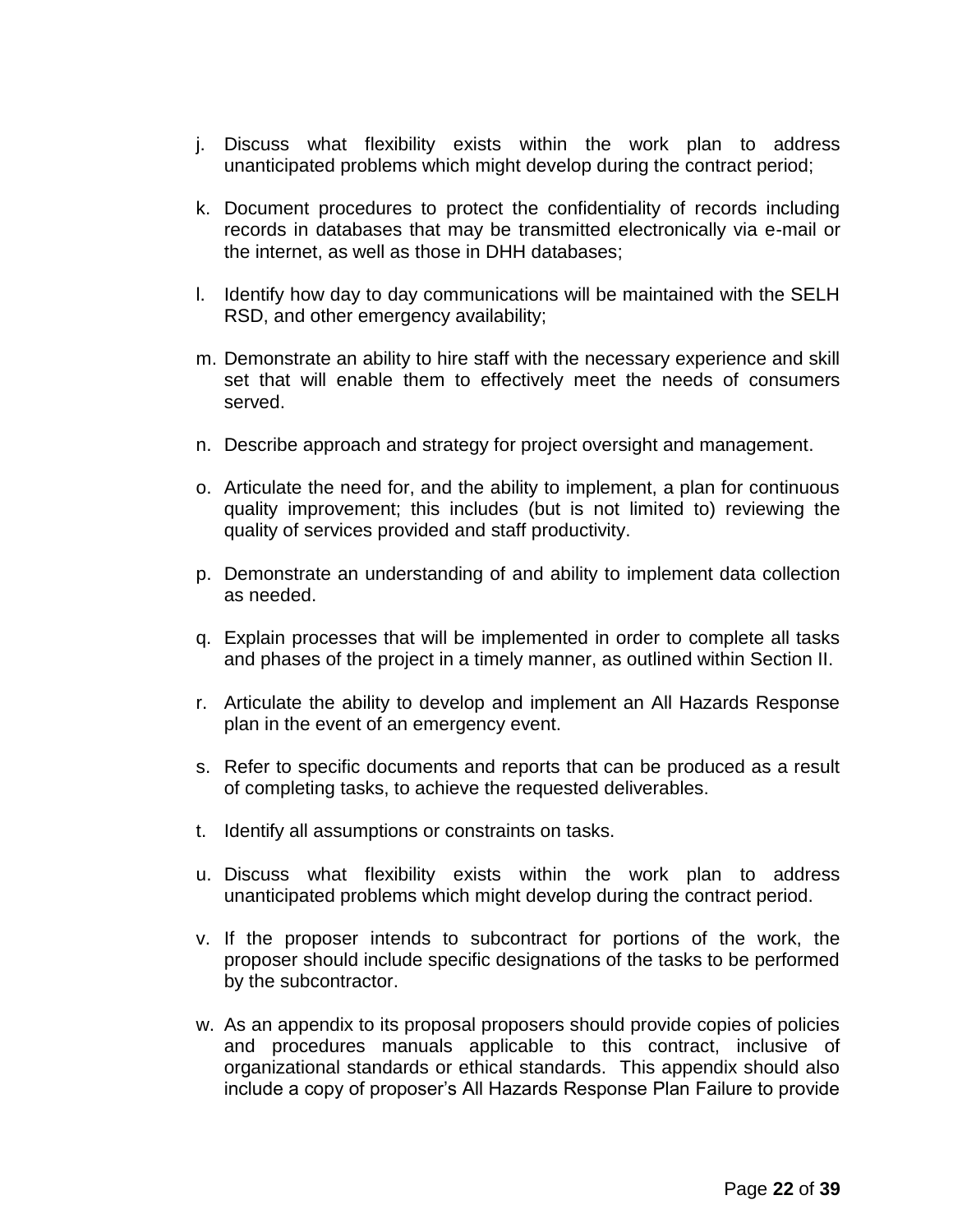this information will result in fewer points being awarded during the evaluation phase.

- 6. Relevant Corporate Experience
	- a. The proposal should indicate the firm has a record of prior successful experience in the design and implementation of the services sought through this RFP. Proposers should include statements specifying the extent of responsibility on prior projects and a description of the projects scope and similarity to the projects outlined in this RFP. All experience under this section should be in sufficient detail to allow an adequate evaluation by the Department. The proposer should have, within the last 24 months completed a similar type project. Proposers should give at least two customer references for projects completed in at least the last 24 months. References should include the name, email address and telephone number of each contact person.
	- b. In this section, a statement of the proposer's involvement in litigation that could affect this work should be included. If no such litigation exists, proposer should so state.
- 7. Personnel Qualifications
	- a. The purpose of this section is to evaluate the relevant experience, resources, and qualifications of the proposed staff to be assigned to this project. The experience of proposer's personnel in implementing similar services to those to be provided under this RFP will be evaluated. The adequacy of personnel for the proposed project team will be evaluated on the basis of project tasks assigned, allocation of staff, professional skill mix, and level of involvement of personnel.
	- b. Proposers should state job responsibilities, workload and lines of supervision. An organizational chart identifying individuals and their job titles and major job duties should be included. The organizational chart should show lines of responsibility and authority.
	- c. Job descriptions, including the percentage of time allocated to the project and the number of personnel should be included and should indicate minimum education, training, experience, special skills and other qualifications for each staff position as well as specific job duties identified in the proposal. Job descriptions should indicate if the position will be filled by a sub-contractor.
	- d. Key personnel and the percentage of time directly assigned to the project should be identified.
	- e. Résumés of all known personnel should be included. Resumes of proposed personnel should include, but not be limited to: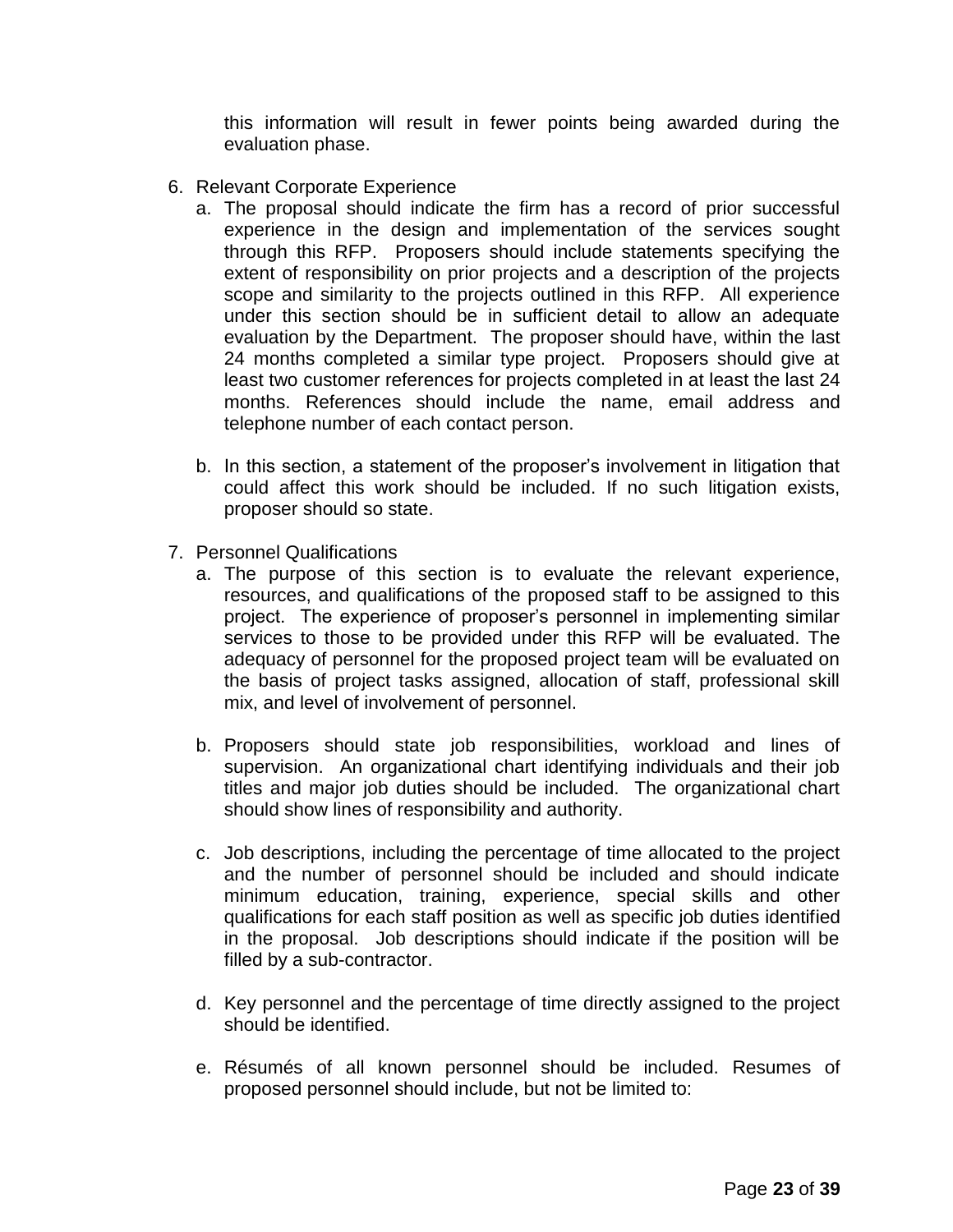- Experience with proposer,
- Previous experience in projects of similar scope and size.
- Educational background, certifications, licenses, special skills, etc.
- f. If subcontractor personnel will be used, the proposer should clearly identify these persons, if known, and provide the same information requested for the proposer's personnel.
- 8. Corporate Financial Condition
	- a. The organization's financial solvency will be evaluated. The proposer's ability to demonstrate adequate financial resources for performance of the contract or the ability to obtain such resources as required during performance under this contract will be considered.
	- b. Proposal should include for each of the last three (3) years, copies of financial statements, preferably audited, including at least a balance sheet and profit and loss statement, or other appropriate documentation which would demonstrate to the Department the proposer's financial resources sufficient to conduct the project.
- 9. Cost and Pricing Analysis
	- a. Proposer shall specify costs for performance of tasks. Proposal shall include all anticipated costs of successful implementation of all deliverables outlined. An item by item breakdown of costs shall be included in the proposal.
	- **b.** Proposers shall submit the breakdown in a similar format to the attached sample cost template form (See Attachment IV) for each State Fiscal Year (July 1 to June 30) of the contract to demonstrate how cost was determined. **Costs for Year 1 will be for only 3 months** (April 1, 2011 – June 30, 2011. **Costs for Year 4 will be for 9 months** (July 1, 2013 – March 31, 2014.

### **N. Evaluation Criteria**

The following criteria will be used to evaluate proposals:

- 1. Evaluations will be conducted by a Proposal Review Committee.
- 2. Evaluations of the financial statements will be conducted by a member of the DHH Fiscal Division.
- 3. Scoring will be based on a possible total of 100 and the proposal with the highest total score will be recommended for award.
- 4. Cost Evaluation: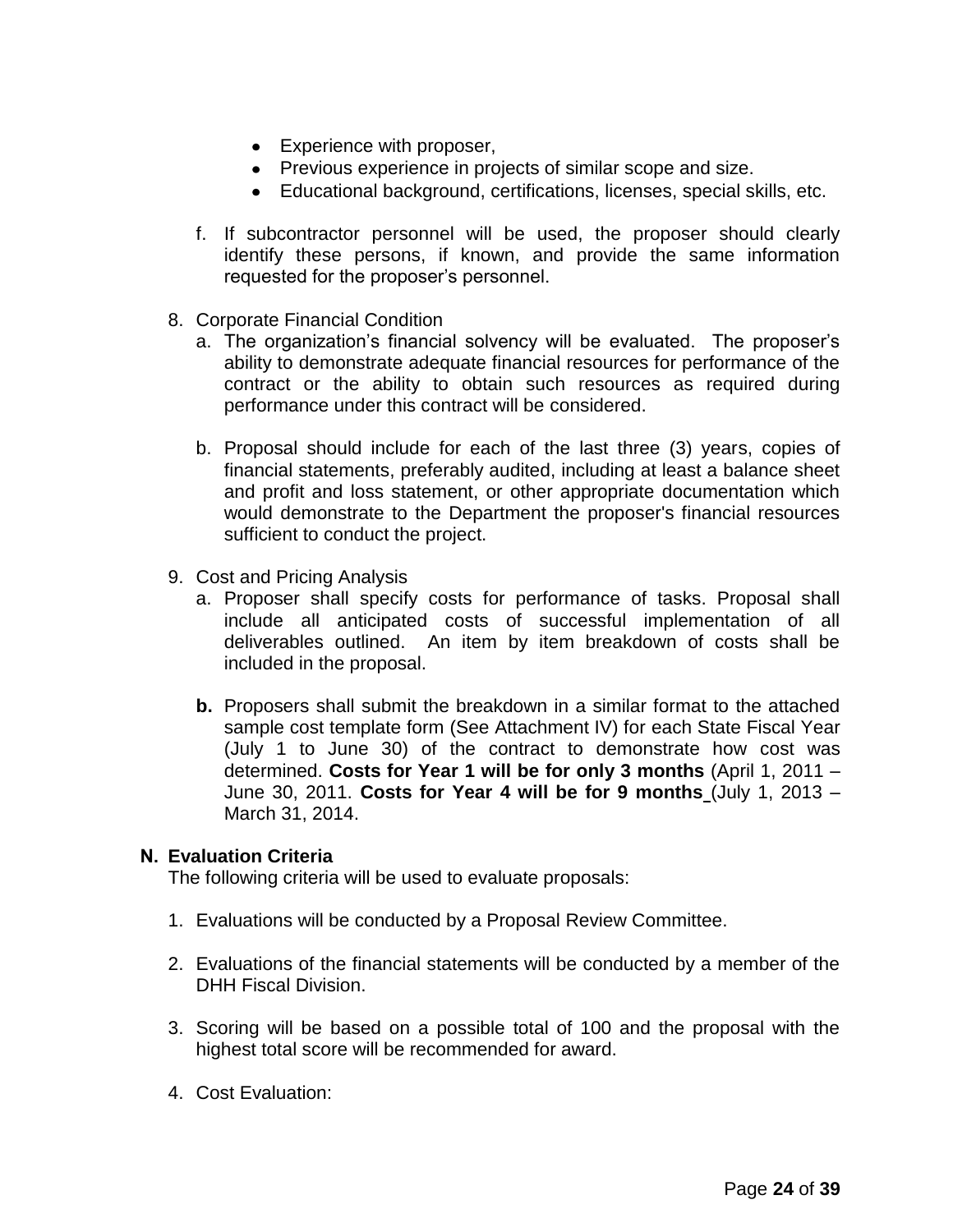a. The proposer with the lowest total cost for all months of the initial contract term shall receive 25 points. Other proposers shall receive points for cost based upon the following formula:

 $CPS = (LPC/PC)^* 25$ 

CPS = Cost Proposal Score LPC = Lowest Proposal Cost of all proposers PC = Individual Proposal Cost

- b. The assignment of the 25 points based on the above formula will be calculated by a member of the DHH Contracts Office staff.
- c. Additionally, a maximum of 5 points may be awarded for the cost criteria based on evaluation of reasonableness of cost based on economies of scale, adequate budget detail, and justification that all cost is consistent with the purpose, objectives, and deliverables of the RFP.
- d. The DHH Deputy Undersecretary may provide assistance with the evaluation of the additional 5 points.

| <b>Evaluation Criteria</b>           | <b>Assigned Weight</b> |  |  |  |
|--------------------------------------|------------------------|--|--|--|
|                                      |                        |  |  |  |
| Introduction/Administrative Data     | 5                      |  |  |  |
| <b>Work Plan/Project Execution</b>   | 25                     |  |  |  |
| <b>Relevant Corporate Experience</b> | 10                     |  |  |  |
| <b>Qualification of Personnel</b>    | 25                     |  |  |  |
| <b>Corporate Financial Condition</b> | 5                      |  |  |  |
| <b>Cost and Pricing Analysis</b>     | 30                     |  |  |  |
| Гоtal                                | 00                     |  |  |  |

5. Evaluation Criteria and Assigned Weights:

### **O. On-Site Presentations/Demonstrations**

Not required for this RFP

## **P. Announcement of Award**

The Department will award the contract to the proposer with the highest graded proposal and deemed to be in the best interest of the Department. All proposers will be notified of the contract award. The Department will notify the successful proposer and proceed to negotiate contract terms.

## **IV. CONTRACTUAL INFORMATION**

A. The contract between DHH and the Contractor shall include the standard DHH contract form (CF-1 – Attachment II) including a negotiated scope of work, the RFP and its amendments and addenda, and the Contractor's proposal. The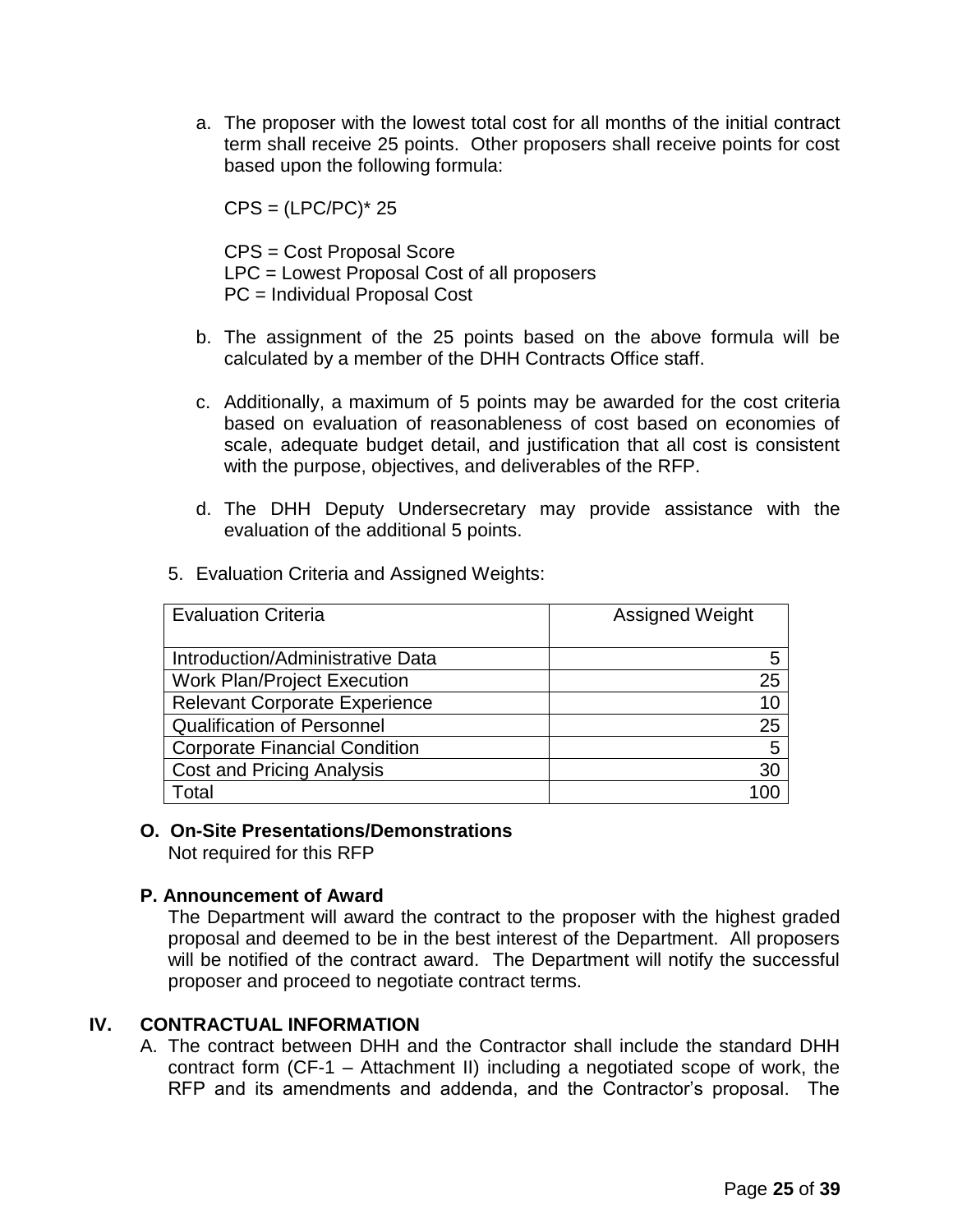attached CF-1 contains basic information and general terms and conditions of the contract to be awarded.

- B. Mutual Obligations and Responsibilities: The state requires that the mutual obligations and responsibilities of DHH and the successful proposer be recorded in a written contract. While final wording will be resolved at contract time, the intent of the provisions will not be altered and will include all provisions as specified in the attached CF-1.
- C. Performance Bond-For all contractors (for profit or not for profit) awarded contracts through the RFP; the Department shall require the contractor, within 10 days of signing the contract, to procure, submit, and maintain a Performance Bond in the amount of 10% of the annual contract amount. OR

Retainage-As an alternative to a performance bond or letter of credit requirement above, the Department, at the request of the contractor and acceptance by the Department, may secure a retainage of 10% from all billings under the contract as surety for performance. On successful completion of contract deliverables, the retainage amount may be released on an annual basis.

- D. In addition, to terms of the CF-1 and supplements, the following will be incorporated into the contract awarded through this RFP:
	- 1. Personnel Assignments: The Contractor's key personnel assigned to this contract may not be replaced without the written consent of the Department. Such consent shall not be unreasonably withheld or delayed provided an equally qualified replacement is offered. Key personnel for these purposes will be determined during contract negotiation.
	- 2. Force Majeure: The contractor and the Department are excused from performance under contract for any period they may be prevented from performance by an Act of God, strike, war, civil disturbance, epidemic or court order.
	- 3. Order of Precedence: The contract shall, to the extent possible, be construed to give effect to all provisions contained therein; however, where provisions conflict, the intent of the parties shall be determined by giving a first priority to provisions of the contract excluding the RFP and the proposal; second priority to the provisions of the RFP; and third priority to the provisions of the proposal.
	- 4. Entire Agreement: This contract, together with the RFP and addenda issued thereto by the Department, the proposal submitted by the contractor in response to the Department's RFP, and any exhibits specifically incorporated herein by reference constitute the entire agreement between the parties with respect o the subject matter.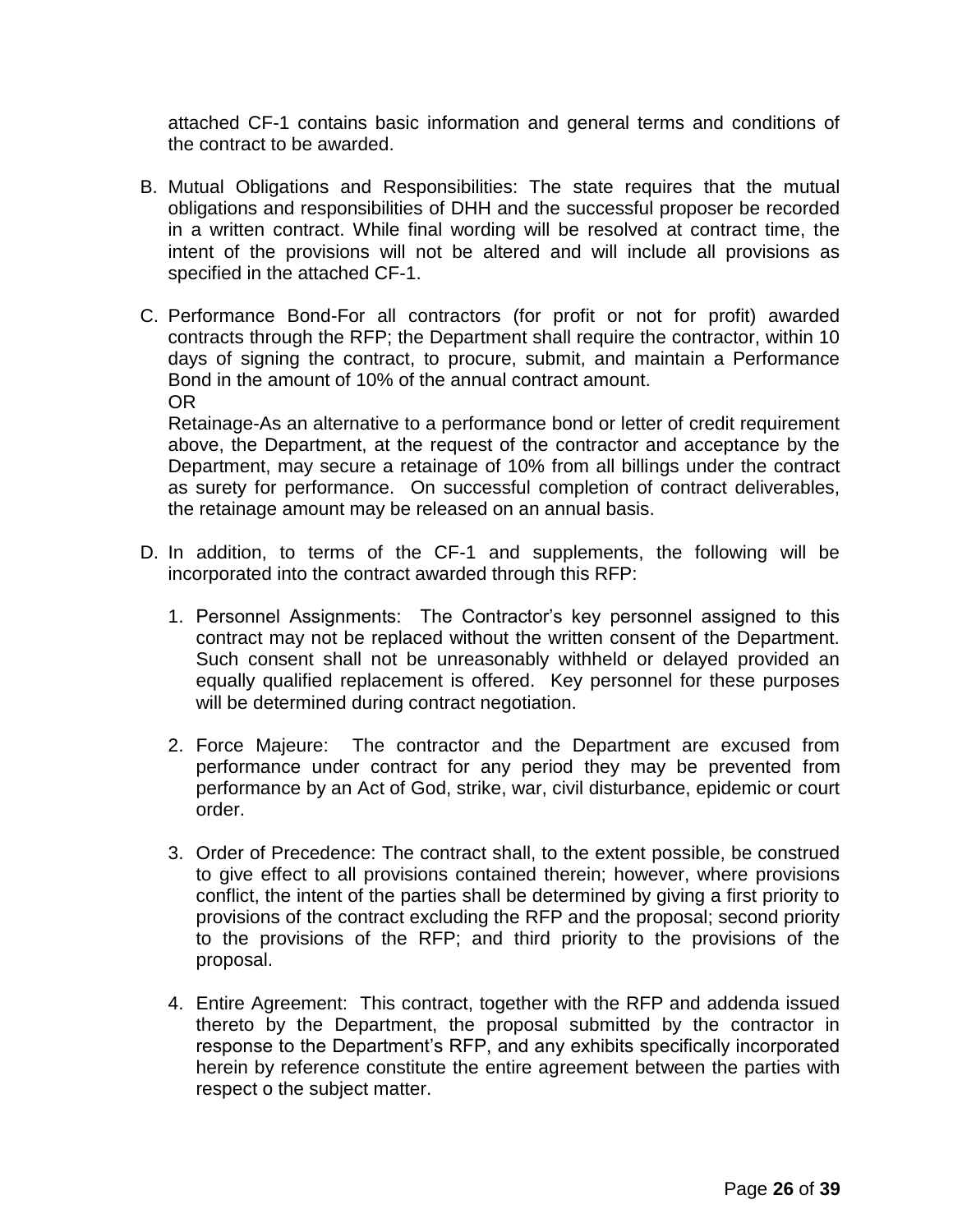- 5. Board Resolution/Signature Authority: The contractor, if a corporation, shall secure and attach to the contract a formal Board Resolution indicating the signatory to the contract is a corporate representative and authorized to sign said contract.
- 6. Warranty to Comply with State and Federal Regulations: The contractor shall warrant that it shall comply with all state and federal regulations as they exist at the time of the contract or as subsequently amended.
- 7. Warranty of Removal of Conflict of Interest: The contractor shall warrant that it, its officers, and employees have no interest and shall not acquire any interest, direct or indirect, which conflicts in any manner or degree with the performance of services hereunder. The contractor shall periodically inquire of its officers and employees concerning such conflicts, and shall inform the Department promptly of any potential conflict. The contractor shall warrant that it shall remove any conflict of interest prior to signing the contract.
- 8. If the contractor is a corporation, the following requirement must be met prior to execution of the contract:
	- a. If a for-profit corporation whose stock is not publicly traded-the contractor must file a Disclosure of Ownership form with the Louisiana Secretary of State.
	- b. If the contractor is a corporation not incorporated under the laws of the State of Louisiana-the contractor must obtain a Certificate of Authority pursuant to R.S. 12:301-302 from the Louisiana Secretary of State.
	- c. The contractor must provide written assurance to the agency from contractor's legal counsel that the contractor is not prohibited by its articles of incorporation, bylaws or the laws under which it is incorporated from performing the services required under the contract.

Attachments:

- I. Certification Statement
- II. DHH Standard Contract Form (CF-1)
- III. HIPAA
- IV. Sample Cost Breakdown Template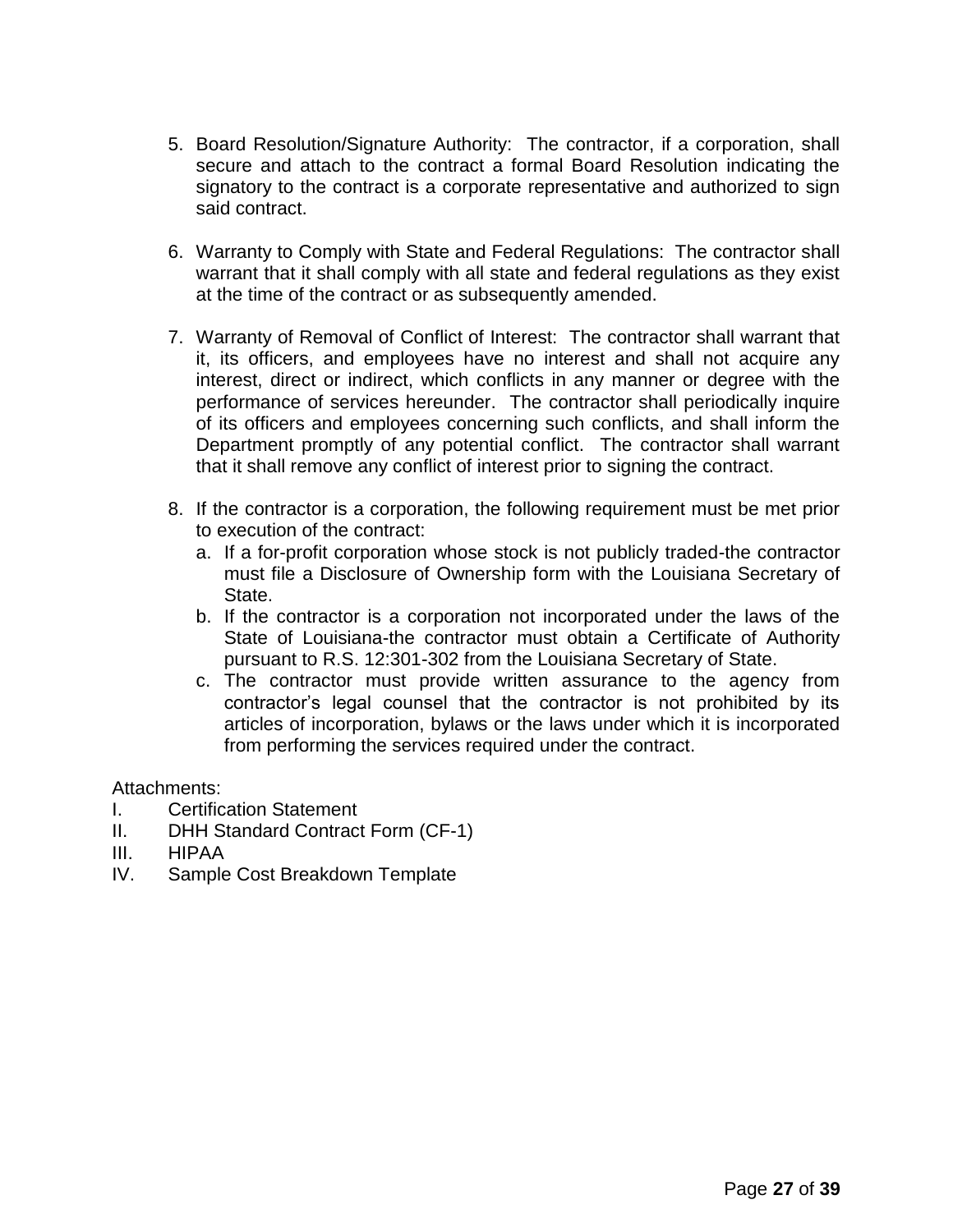### CERTIFICATION STATEMENT **ATTACHMENT I**

The undersigned hereby acknowledges she/he has read and understands all requirements and specifications of the Request for Proposals (RFP), including attachments.

**OFFICIAL CONTACT.** The State requests that the Proposer designate one person to receive all documents and the method in which the documents are best delivered. Identify the Contact name and fill in the information below: (Print Clearly)

| Date                         |  |
|------------------------------|--|
|                              |  |
| <b>Official Contact Name</b> |  |
|                              |  |
| <b>Email Address</b>         |  |
|                              |  |
| Fax Number with Area Code    |  |
|                              |  |
| <b>Telephone Number</b>      |  |
|                              |  |
| <b>Street Address</b>        |  |
|                              |  |
| City, State, and Zip         |  |

Proposer certifies that the above information is true and grants permission to the Department to contact the above named person or otherwise verify the information I have provided.

By its submission of this proposal and authorized signature below, proposer certifies that:

- 1. The information contained in its response to this RFP is accurate;
- 2. Proposer accepts the procedures, evaluation criteria, contract terms and conditions, and all other administrative requirements set forth in this RFP.
- 3. Proposer accepts the procedures, evaluation criteria, mandatory contract terms and conditions, and all other administrative requirements set forth in this RFP.
- 4. Proposer's quote is valid for at least 120 days from the date of proposal's signature below;
- 5. Proposer understands that if selected as the successful Proposer, he/she will have 10 business days from the date of delivery of initial contract in which to complete contract negotiations, if any, and execute the final contract document. The Department has the option to waive this deadline if actions or inactions by the Department cause the delay.
- 6. Proposer certifies, by signing and submitting a proposal for \$25,000 or more, that their company, any subcontractors, or principals are not suspended or debarred by the General Services Administration (GSA) in accordance with the requirements in OMB Circular A-133. (A list of parties who have been suspended or debarred can be viewed via the internet at [www.epls.gov](http://www.epls.gov/)

| Authorized Signature:      |  |
|----------------------------|--|
| Typed or Printed Name: ___ |  |
| Title:                     |  |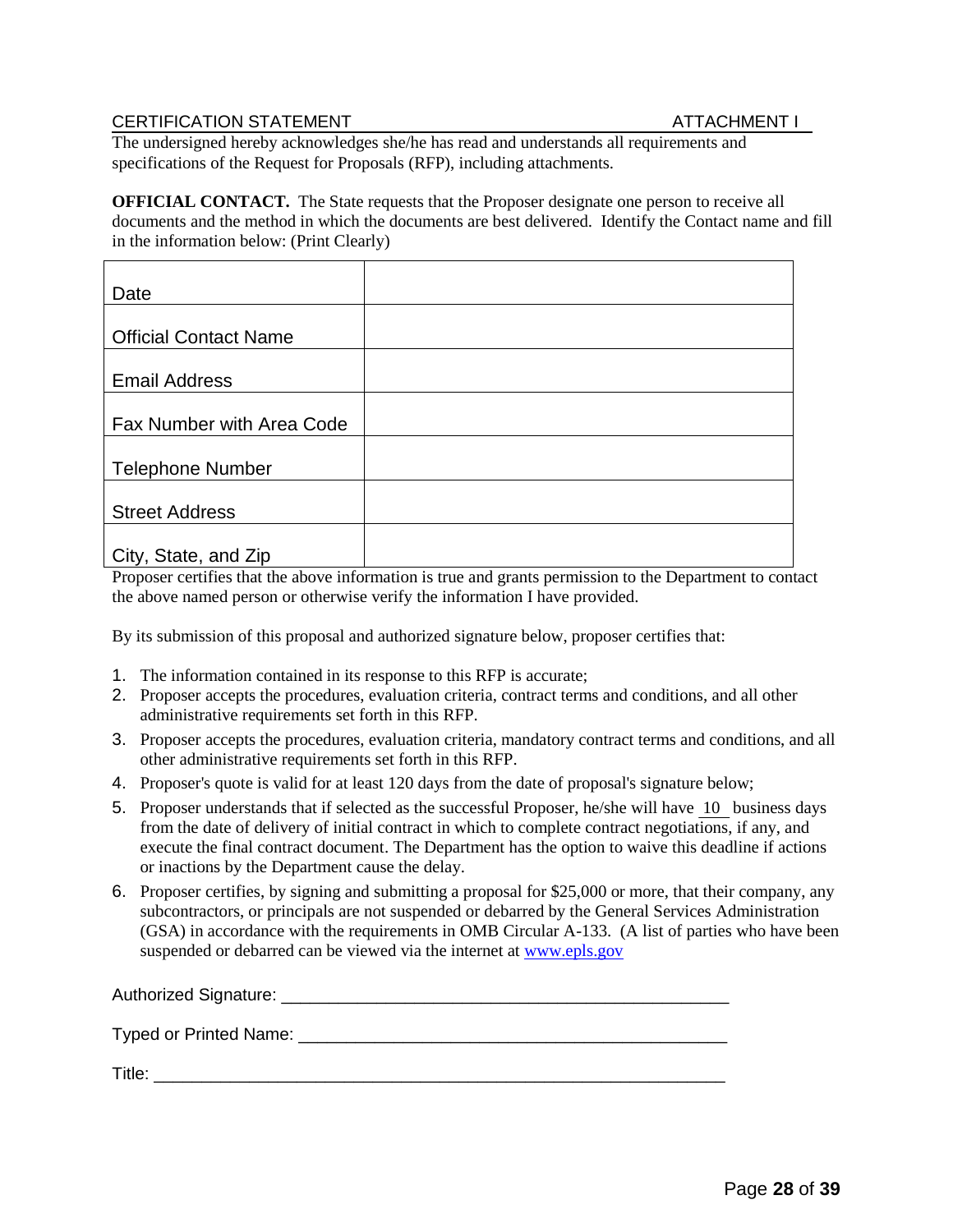DHH: **CFMS: AGENCY #**

Attachment II DHH - CF - 1

#### **CONTRACT BETWEEN STATE OF LOUISIANA DEPARTMENT OF HEALTH AND HOSPITALS**

|          |                                                                                                                                                                                                                                                                                                                                                                                                                               |                         | <b>AND</b>            |    |                                                                                              |                     |                                                      |                                                              |
|----------|-------------------------------------------------------------------------------------------------------------------------------------------------------------------------------------------------------------------------------------------------------------------------------------------------------------------------------------------------------------------------------------------------------------------------------|-------------------------|-----------------------|----|----------------------------------------------------------------------------------------------|---------------------|------------------------------------------------------|--------------------------------------------------------------|
|          |                                                                                                                                                                                                                                                                                                                                                                                                                               |                         | <b>FOR</b>            |    |                                                                                              |                     |                                                      |                                                              |
|          | □ Personal Services                                                                                                                                                                                                                                                                                                                                                                                                           | □ Professional Services | □ Consulting Services |    |                                                                                              | □ Social Services   |                                                      |                                                              |
| 1)       | <b>Contractor (Legal Name if Corporation)</b>                                                                                                                                                                                                                                                                                                                                                                                 |                         |                       | 5) | Federal Employer Tax ID# or Social<br>Security#                                              |                     | $(11$ digits)                                        |                                                              |
| 2)       | <b>Street Address</b>                                                                                                                                                                                                                                                                                                                                                                                                         |                         |                       | 6) | <b>Parish(es) Served</b>                                                                     |                     |                                                      |                                                              |
|          | <b>City and State</b>                                                                                                                                                                                                                                                                                                                                                                                                         |                         | <b>Zip Code</b>       | 7) | <b>License or Certification #</b>                                                            |                     |                                                      |                                                              |
| 3)<br>4) | <b>Telephone Number</b><br><b>Mailing Address (if different)</b>                                                                                                                                                                                                                                                                                                                                                              |                         |                       | 8) | <b>Contractor Status</b><br>Subrecipient:<br>Corporation:<br>For Profit:<br>Publicly Traded: |                     | $\Box$ Yes<br>$\Box$ Yes<br>$\Box$ Yes<br>$\Box$ Yes | $\square$ No<br>$\square$ No<br>$\square$ No<br>$\square$ No |
|          | <b>City and State</b>                                                                                                                                                                                                                                                                                                                                                                                                         |                         | <b>Zip Code</b>       |    | 8a) CFDA#(Federal Grant #)                                                                   |                     |                                                      |                                                              |
| 9)       | <b>Brief Description Of Services To Be Provided:</b><br>Include description of work to be performed and objectives to be met; description of reports or other deliverables and dates to<br>be received (when applicable). In a consulting service, a resume of key contract personnel performing duties under the terms of<br>the contract and amount of effort each will provide under terms of contract should be attached. |                         |                       |    |                                                                                              |                     |                                                      |                                                              |
| 10)      | <b>Effective Date</b>                                                                                                                                                                                                                                                                                                                                                                                                         |                         | 11) Termination Date  |    |                                                                                              |                     |                                                      |                                                              |
| 12)      | This contract may be terminated by either party upon giving thirty (30) days advance written notice to the other party with or<br>without cause but in no case shall continue beyond the specified termination date.                                                                                                                                                                                                          |                         |                       |    |                                                                                              |                     |                                                      |                                                              |
| (13)     | <b>Maximum Contract Amount</b>                                                                                                                                                                                                                                                                                                                                                                                                |                         |                       |    |                                                                                              |                     |                                                      |                                                              |
|          | 14) Terms of Payment<br>If progress and/or completion of services are provided to the satisfaction of the initiating Office/Facility, payments are to be<br>made as follows: (stipulate rate or standard of payment, billing intervals, invoicing provisions, etc.). Contractor obligated to<br>submit final invoices to Agency within fifteen (15) days after termination of contract.                                       |                         |                       |    |                                                                                              |                     |                                                      |                                                              |
|          | <b>PAYMENT WILL BE MADE</b><br><b>ONLY UPON APPROVAL OF:</b>                                                                                                                                                                                                                                                                                                                                                                  | Name                    |                       |    |                                                                                              |                     |                                                      |                                                              |
|          |                                                                                                                                                                                                                                                                                                                                                                                                                               | <b>Title</b>            |                       |    |                                                                                              | <b>Phone Number</b> |                                                      |                                                              |
|          | 15) Special or Additional Provisions which are incorporated herein, if any (IF NECESSARY, ATTACH SEPARATE SHEET AND<br><b>REFERENCE):</b>                                                                                                                                                                                                                                                                                     |                         |                       |    |                                                                                              |                     |                                                      |                                                              |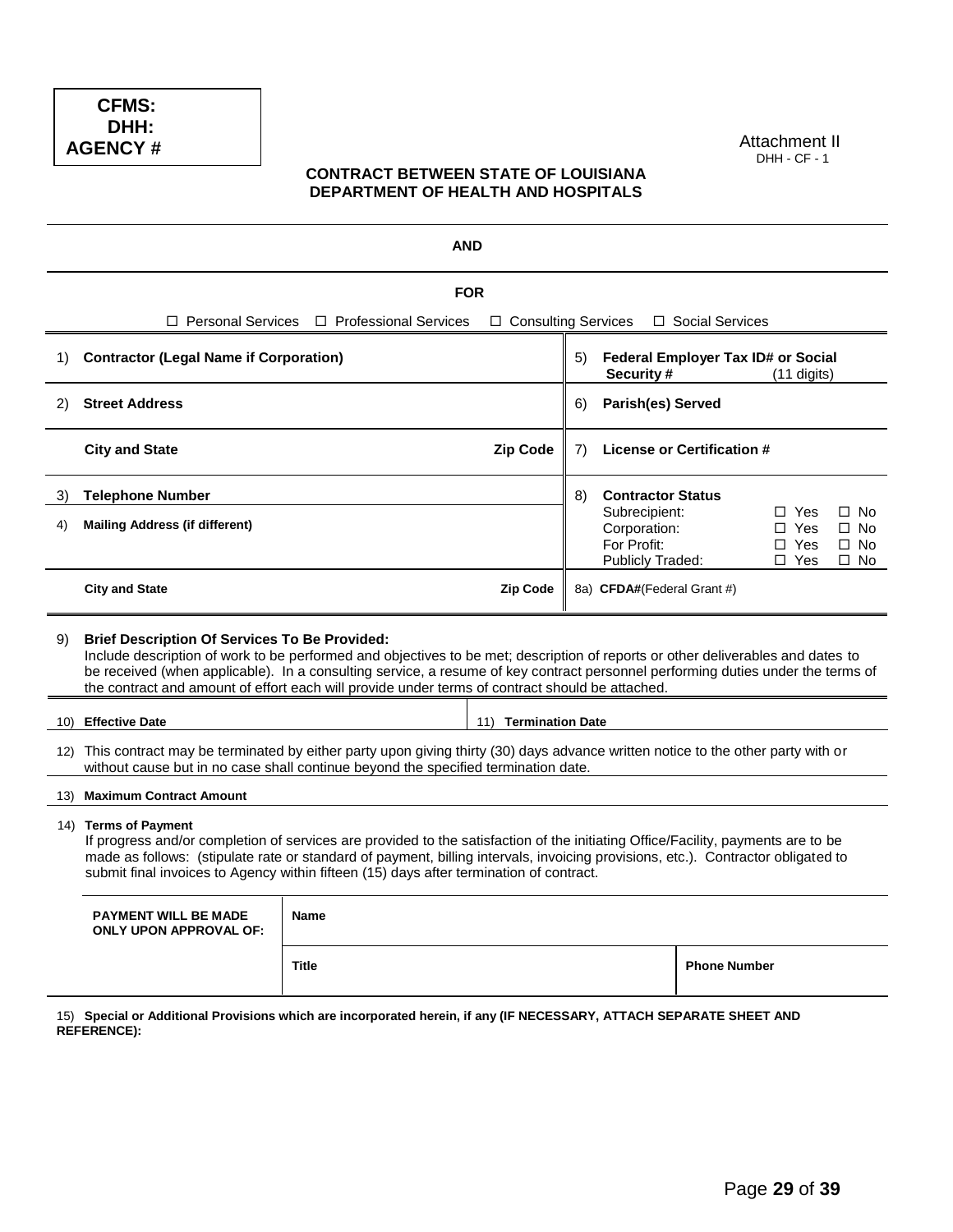#### **During the performance of this agreement, the Contractor hereby agrees to the following terms and conditions:**

- 1. Contractor hereby agrees to adhere as applicable to the mandates dictated by Titles VI and VII of the Civil Rights Act of 1964, as amended; the Vietnam Era Veterans' Readjustment Assistance Act of 1974; Americans with Disabilities Act of 1990 as amended; the Rehabilitation Act of 1973 as amended; Sec. 202 of Executive Order 11246 as amended, and all applicable requirements imposed by or pursuant to the regulations of the U. S. Department of Health and Human Services. Contractor agrees not to discriminate in the rendering of services to and/or employment of individuals because of race, color, religion, sex, age, national origin, handicap, political beliefs, disabled veteran, veteran status, or any other non-merit factor.
- 2. Contractor shall abide by the laws and regulations concerning confidentially which safeguard information and the patient/client confidentiality. Information obtained shall not be used in any manner except as necessary for the proper discharge of Contractor's obligations. (The Contractor shall establish, subject to review and approval of the Department, confidentiality rules and facility access procedures.)
- 3. The State Legislative Auditor, Office of the Governor, Division of Administration, and Department Auditors or those designated by the Department shall have the option of auditing all accounts pertaining to this contract during the contract and for a three year period following final payment. Contractor grants to the State of Louisiana, through the Office of the Legislative Auditor, Department of Health and Hospitals, and Inspector General's Office, Federal Government and/or other such officially designated body the right to inspect and review all books and records pertaining to services rendered under this contract, and further agrees to guidelines for fiscal administration as may be promulgated by the Department. Records will be made available during normal working hours.

Contractor shall comply with federal and state laws and/or DHH Policy requiring an audit of the Contractor's operation as a whole or of specific program activities. Audit reports shall be sent within thirty (30) days after the completion of the audit, but no later than six (6) months after the end of the audit period. If an audit is performed within the contract period, for any period, four (4) copies of the audit report shall be sent to the Department of Health and Hospitals, Attention: **Division of Fiscal Management, P.O. Box 91117, Baton Rouge, LA 70821-3797** and one (1) copy of the audit shall be sent to the **originating DHH Office.**

- 4. Contractor agrees to retain all books, records and other documents relevant to the contract and funds expended thereunder for at least four (4) years after final payment or as prescribed in 45 CFR 74:53 (b) whichever is longer. Contractor shall make available to the Department such records within thirty (30) days of the Department's written request and shall deliver such records to the Department's central office in Baton Rouge, Louisiana, all without expense to the Department. Contractor shall allow the Department to inspect, audit or copy records at the contractor's site, without expense to the Department.
- 5. Contractor shall not assign any interest in this contract and shall not transfer any interest in the same (whether by assignment or novation), without written consent of the Department thereto, provided, however, that claims for money due or to become due to Contractor from the Department under this contract may be assigned to a bank, trust company or other financial institution without advanced approval. Notice of any such assignment or transfer shall be promptly furnished to the Department and the Division of Administration, Office of Contractual Review.
- 6. Contractor hereby agrees that the responsibility for payment of taxes from the funds received under this contract shall be Contractor's. The contractor assumes responsibility for its personnel providing services hereunder and shall make all deductions for withholding taxes, and contributions for unemployment compensation funds, and shall maintain, at Contractor's expense, all necessary insurance for its employees, including but not limited to automobile insurance, workers' compensation and general liability insurance.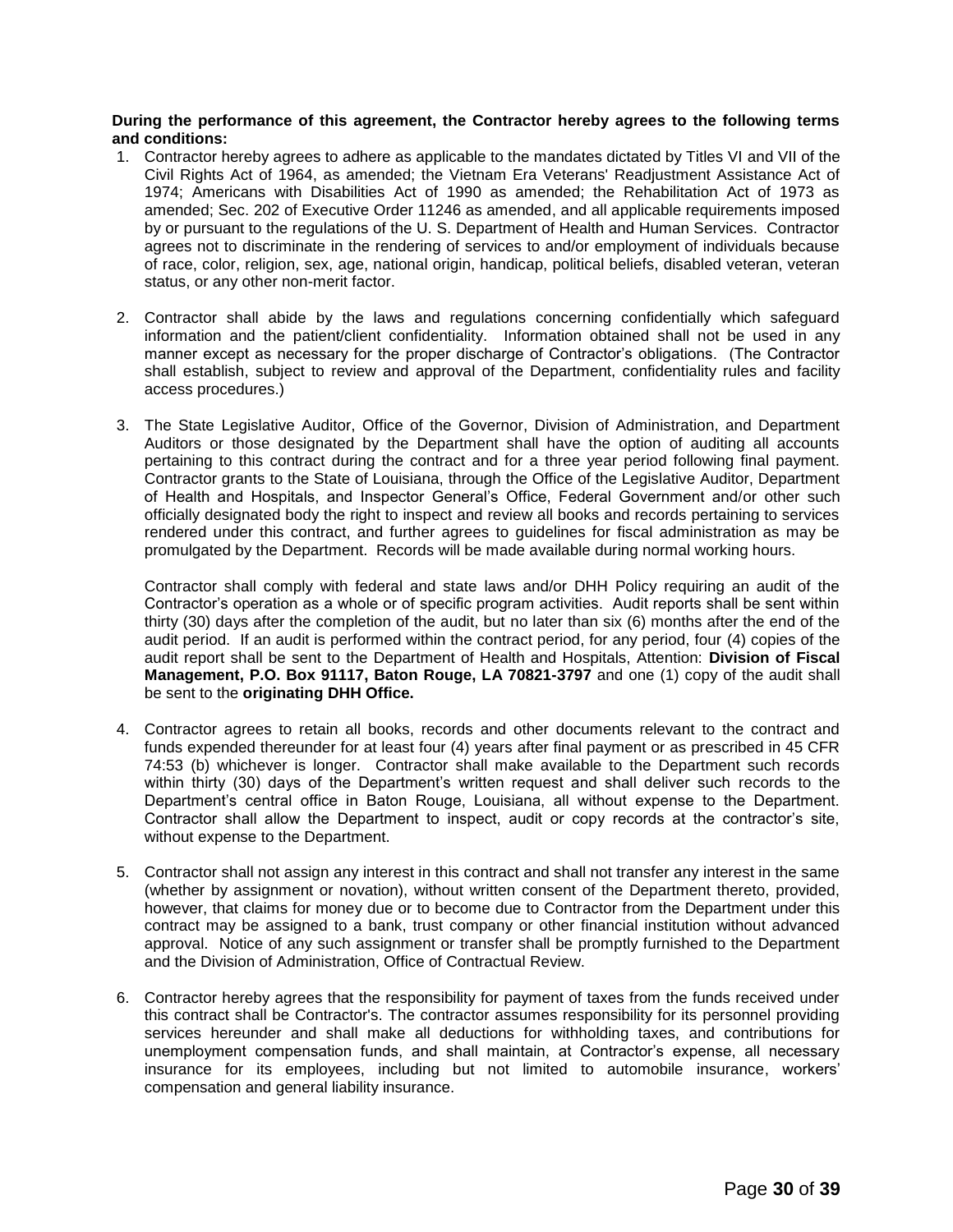- 7. Contractor shall obtain and maintain during the contract term all necessary insurance including automobile insurance, workers' compensation insurance, and general liability insurance. The required insurances shall protect the Contractor, the Department of Health and Hospitals, and the State of Louisiana from all claims related to Contractor's performance of this contract. Certificates of Insurance shall be filed with the Department for approval. Said policies shall not be canceled, permitted to expire, or be changed without thirty (30) days advance written notice to the Department. Commercial General Liability Insurance shall provide protection during the performance of work covered by the contract from claims or damages for personal injury, including accidental death, as well as claims for property damages, with combined single limits prescribed by the Department.
- 8. In cases where travel and related expenses are required to be identified separate from the fee for services, such costs shall be in accordance with State Travel Regulations. The contract contains a maximum compensation which shall be inclusive of all charges including fees and travel expenses.
- 9. No funds provided herein shall be used to urge any elector to vote for or against any candidate or proposition on an election ballot nor shall such funds be used to lobby for or against any proposition or matter having the effect of law being considered by the legislature or any local governing authority. This provision shall not prevent the normal dissemination of factual information relative to a proposition or any election ballot or a proposition or matter having the effect of law being considered by the legislature or any local governing authority. Contracts with individuals shall be exempt from this provision.
- 10. Should contractor become an employee of the classified or unclassified service of the State of Louisiana during the effective period of the contract, Contractor must notify his/her appointing authority of any existing contract with State of Louisiana and notify the contracting office of any additional state employment. This is applicable only to contracts with individuals.
- 11. All non-third party software and source code, records, reports, documents and other material delivered or transmitted to Contractor by State shall remain the property of State, and shall be returned by Contractor to State, at Contractor's expense, at termination or expiration of this contract. All non-third party software and source code, records, reports, documents, or other material related to this contract and/or obtained or prepared by Contractor in connection with the performance of the services contracted for herein shall become the property of State, and shall be returned by Contractor to State, at Contractor's expense, at termination or expiration of this contract.
- 12. Contractor shall not enter into any subcontract for work or services contemplated under this contract without obtaining prior written approval of the Department. Any subcontracts approved by the Department shall be subject to conditions and provisions as the Department may deem necessary; provided, however, that notwithstanding the foregoing, unless otherwise provided in this contract, such prior written approval shall not be required for the purchase by the contractor of supplies and services which are incidental but necessary for the performance of the work required under this contract. No subcontract shall relieve the Contractor of the responsibility for the performance of contractual obligations described herein.
- 13. No person and no entity providing services pursuant to this contract on behalf of contractor or any subcontractor is prohibited from providing such services by the provisions of R.S. 1113 as amended in the 2008 Regular Session of the Louisiana Legislature.
- 14. No claim for services furnished or requested for reimbursement by Contractor, not provided for in this contract, shall be allowed by the Department. In the event the Department determines that certain costs which have been reimbursed to Contractor pursuant to this or previous contracts are not allowable, the Department shall have the right to set off and withhold said amounts from any amount due the Contractor under this contract for costs that are allowable.
- 15. This contract is subject to and conditioned upon the availability and appropriation of Federal and/or State funds; and no liability or obligation for payment will develop between the parties until the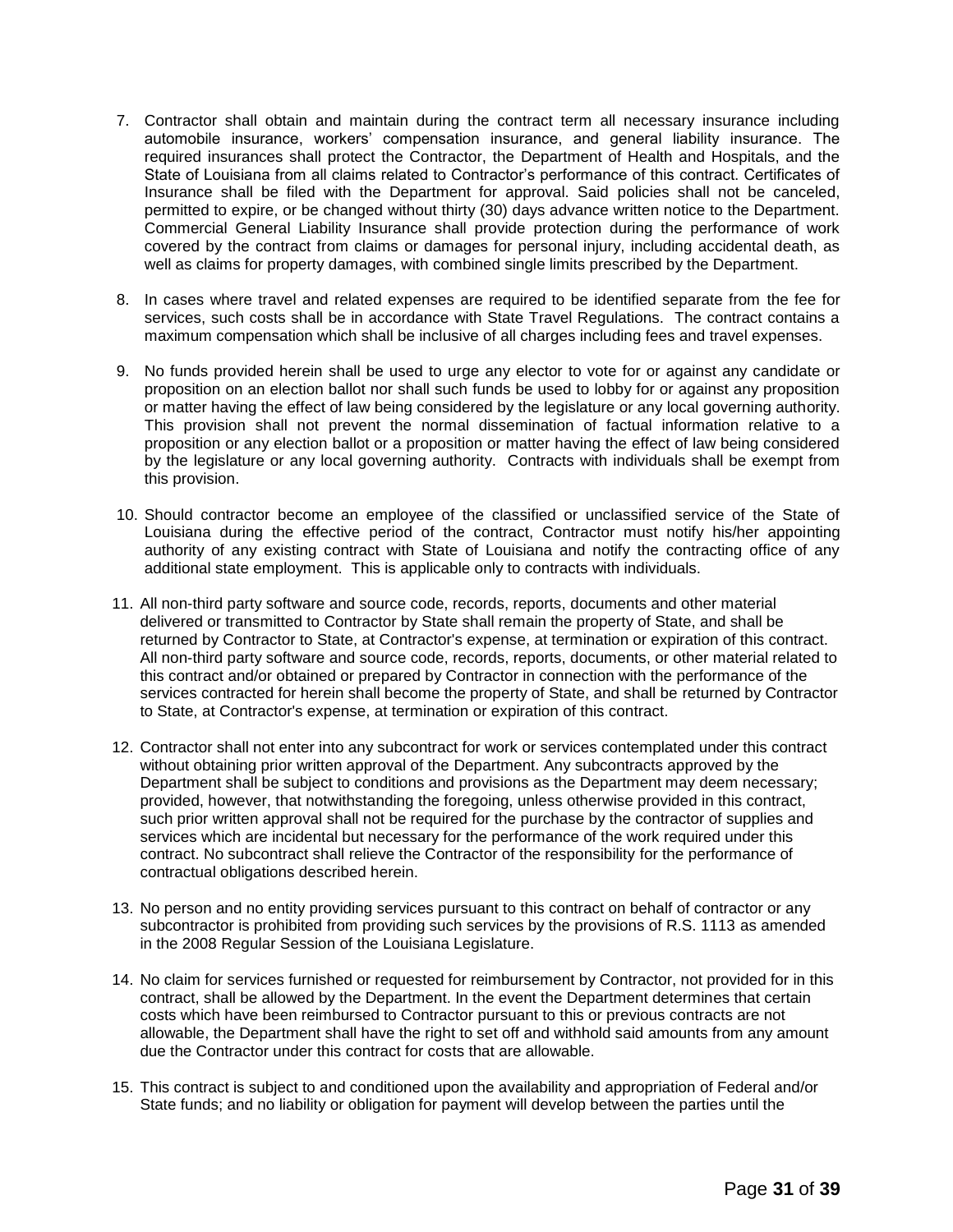contract has been approved by required authorities of the Department; and, if contract exceeds \$20,000, the Director of the Office of Contractual Review, Division of Administration in accordance with La. R.S. 39:1502.

- 16. The continuation of this contract is contingent upon the appropriation of funds from the legislature to fulfill the requirements of the contract. If the Legislature fails to appropriate sufficient monies to provide for the continuation of the contract, or if such appropriation is reduced by the veto of the Governor or by any means provided in the appropriations act to prevent the total appropriation for the year from exceeding revenues for that year, or for any other lawful purpose, and the effect of such reduction is to provide insufficient monies for the continuation of the contract, the contract shall terminate on the date of the beginning of the first fiscal year for which funds are not appropriated.
- 17. Any alteration, variation, modification, or waiver of provisions of this contract shall be valid only when reduced to writing, as an amendment duly signed, and approved by required authorities of the Department; and, if contract exceeds \$20,000, approved by the Director of the Office of Contractual Review, Division of Administration. Budget revisions approved by both parties in cost reimbursement contracts do not require an amendment if the revision only involves the realignment of monies between originally approved cost categories.
- 18. Any contract disputes will be interpreted under applicable Louisiana laws and regulations in Louisiana administrative tribunals or district courts as appropriate.
- 19. Contractor will warrant all materials, products and/or services produced hereunder will not infringe upon or violate any patent, copyright, trade secret, or other proprietary right of any third party. In the event of any such claim by any third party against DHH, the Department shall promptly notify Contractor in writing and Contractor shall defend such claim in DHH's name, but at Contractor's expense and shall indemnify and hold harmless DHH against any loss, expense or liability arising out of such claim, whether or not such claim is successful. This provision is not applicable to contracts with physicians, psychiatrists, psychologists or other allied health providers solely for medical services.
- 20. Any equipment purchased under this contract remains the property of the Contractor for the period of this contract and future continuing contracts for the provision of the same services. Contractor must submit vendor invoice with reimbursement request. For the purpose of this contract, equipment is defined as any tangible, durable property having a useful life of at least (1) year and acquisition cost of \$1000.00 or more. The contractor has the responsibility to submit to the Contract Monitor an inventory list of DHH equipment items when acquired under the contract and any additions to the listing as they occur. Contractor will submit an updated, complete inventory list on a quarterly basis to the Contract Monitor. Contractor agrees that upon termination of contracted services, the equipment purchased under this contract reverts to the Department. Contractor agrees to deliver any such equipment to the Department within 30 days of termination of services.
- 21. Contractor agrees to protect, indemnify and hold harmless the State of Louisiana, DHH, from all claims for damages, costs, expenses and attorney fees arising in contract or tort from this contract or from any acts or omissions of Contractor's agents, employees, officers or clients, including premises liability and including any claim based on any theory of strict liability. This provision does not apply to actions or omissions for which LA R.S. 40:1299.39 provides malpractice coverage to the contractor, nor claims related to treatment and performance of evaluations of persons when such persons cause harm to third parties (R.S. 13:5108.1(E)). Further it does not apply to premises liability when the services are being performed on premises owned and operated by DHH.
- 22. Any provision of this contract is severable if that provision is in violation of the laws of the State of Louisiana or the United States, or becomes inoperative due to changes in State and Federal law, or applicable State or Federal regulations.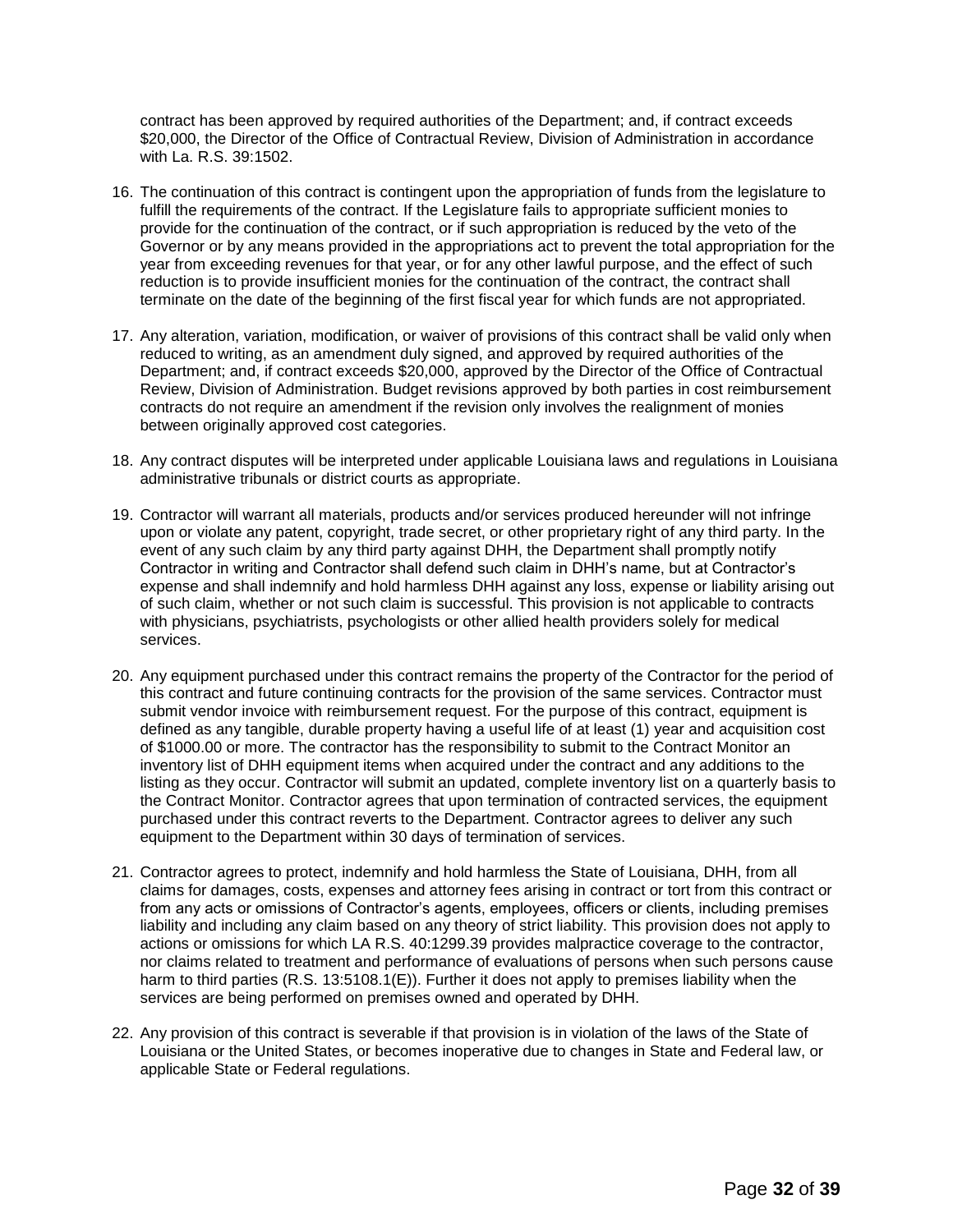23. Contractor agrees that the current contract supersedes all previous contracts, negotiations, and all other communications between the parties with respect to the subject matter of the current contract.

#### **THIS CONTRACT CONTAINS OR HAS ATTACHED HERETO ALL THE TERMS AND CONDITIONS AGREED UPON BY THE CONTRACTING PARTIES. IN WITNESS THEREOF, THIS CONTRACT IS SIGNED ON THE DATE INDICATED BELOW.**

|                  |             | <b>STATE OF LOUISIANA</b><br>DEPARTMENT OF HEALTH AND HOSPITALS           |             |  |
|------------------|-------------|---------------------------------------------------------------------------|-------------|--|
| <b>SIGNATURE</b> | <b>DATE</b> | <b>SIGNATURE</b>                                                          | <b>DATE</b> |  |
| <b>NAME</b>      |             | <b>NAME</b>                                                               |             |  |
| <b>TITLE</b>     |             | Secretary, Department of Health and Hospitals or Designee<br><b>TITLE</b> |             |  |
|                  |             |                                                                           |             |  |
| <b>SIGNATURE</b> | <b>DATE</b> | <b>SIGNATURE</b>                                                          | <b>DATE</b> |  |
| <b>NAME</b>      |             | <b>NAME</b>                                                               |             |  |
| <b>TITLE</b>     |             | <b>TITLE</b>                                                              |             |  |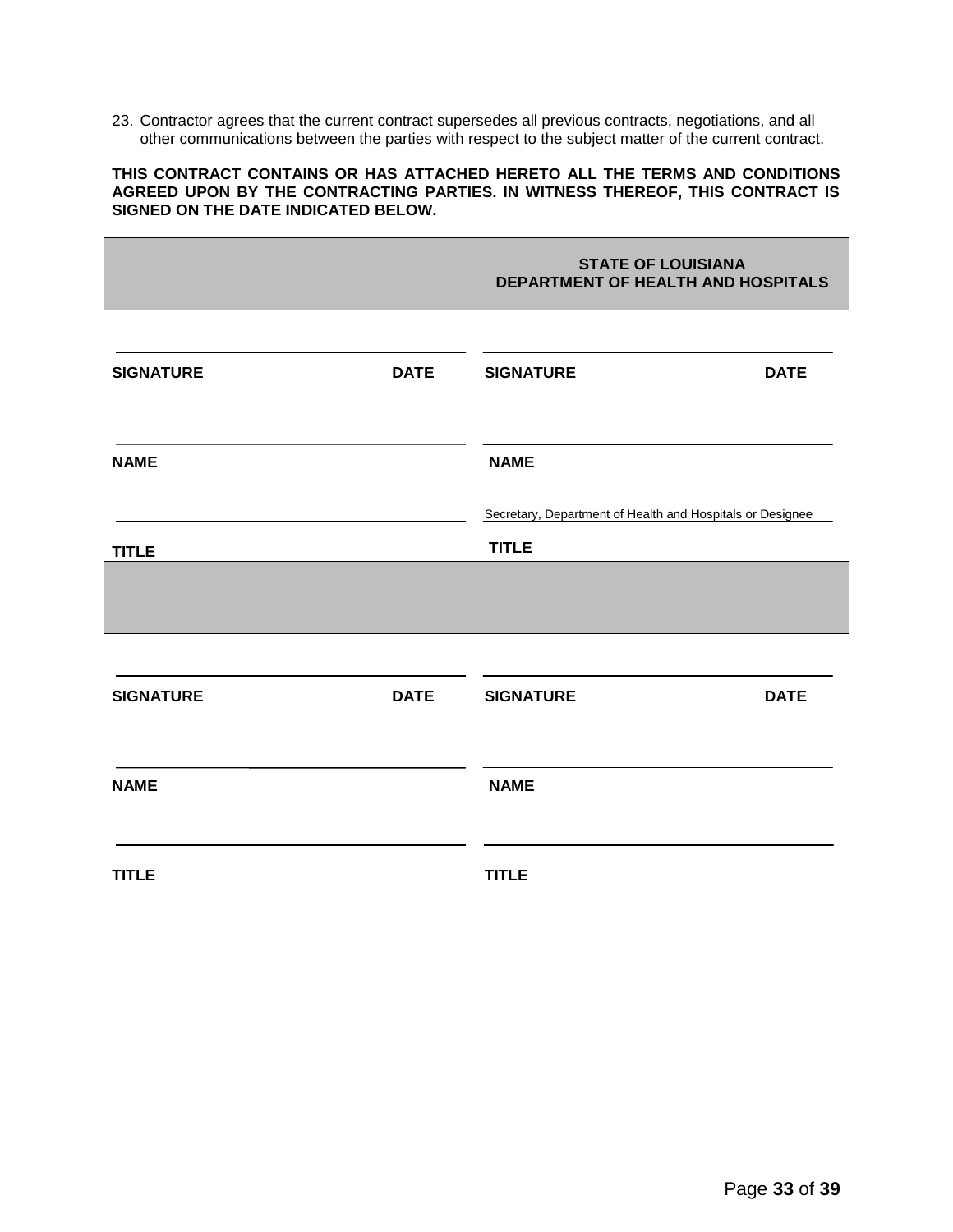ATTACHMENT III

(Rev. 1/04)

#### **HIPAA Business Associate Addendum:**

This Business Associate Addendum is hereby made a part of this contract in its entirety as Attachment **\_\_** to the contract.

- 1. The U. S. Department of Health and Human Services has issued final regulations, pursuant to the Health Insurance Portability and Accountability Act of 1996 ("HIPAA"), governing the privacy of individually identifiable health information. See 45 CFR Parts 160 and 164 (the "HIPAA Privacy Rule"). The Department of Health and Hospitals, ("DHH"), as a "Covered Entity" as defined by HIPAA, is a provider of health care, a health plan, or otherwise has possession, custody or control of health care information or records.
- 2. "*Protected health information*" ("PHI") means individually identifiable health information including all information, data, documentation and records, including but not limited to demographic, medical and financial information that relates to the past, present, or future physical or mental health or condition of an individual; the provision of health care to an individual or payment for health care provided to an individual; and that identifies the individual or which DHH believes could be used to identify the individual.

"*Electronic protected health information*" means PHI that is transmitted by electronic media or maintained in electronic media.

"*Security incident*" means the attempted or successful unauthorized access, use, disclosure, modification, or destruction of information or interference with system operations in an information system.

- 3. Contractor is considered a Business Associate of DHH, as contractor either: (A) performs certain functions on behalf of or for DHH involving the use or disclosure of protected individually identifiable health information by DHH to contractor, or the creation or receipt of PHI by contractor on behalf of DHH; or (B) provides legal, actuarial, accounting, consulting, data aggregation, management, administrative, accreditation, financial or social services for DHH involving the disclosure of PHI.
- 4. Contractor agrees that all PHI obtained as a result of this contractual agreement shall be kept confidential by contractor, its agents, employees, successors and assigns as required by HIPAA law and regulations and by this contract and addendum.
- 5. Contractor agrees to use or disclose PHI solely (A) for meeting its obligations under this contract, or (B) as required by law, rule or regulation or as otherwise permitted under this contract or the HIPAA Privacy Rule.
- 6. Contractor agrees that at termination of the contract, or upon request of DHH, whichever occurs first, contractor will return or destroy (at the option of DHH) all PHI received or created by contractor that contractor still maintains in any form and retain no copies of such information; or if such return or destruction is not feasible, contractor will extend the confidentiality protections of the contract to the information and limit further uses and disclosure to those purposes that make the return or destruction of the information infeasible.
- 7. Contractor will ensure that its agents, employees, subcontractors or others to whom it provides PHI received by or created by contractor on behalf of DHH agree to the same restrictions and conditions that apply to contractor with respect to such information. Contractor also agrees to take all reasonable steps to ensure that its employees', agents' or subcontractors' actions or omissions do not cause contractor to breach the terms of this Addendum. Contractor will use all appropriate safeguards to prevent the use or disclosure of PHI other than pursuant to the terms and conditions of this contract and Addendum.
- 8. Contractor shall, within 3 days of becoming aware of any use or disclosure of PHI, other than as permitted by this contract and Addendum, report such disclosure in writing to the person(s) named in section 14 (Terms of Payment), page 1 of the CF-1.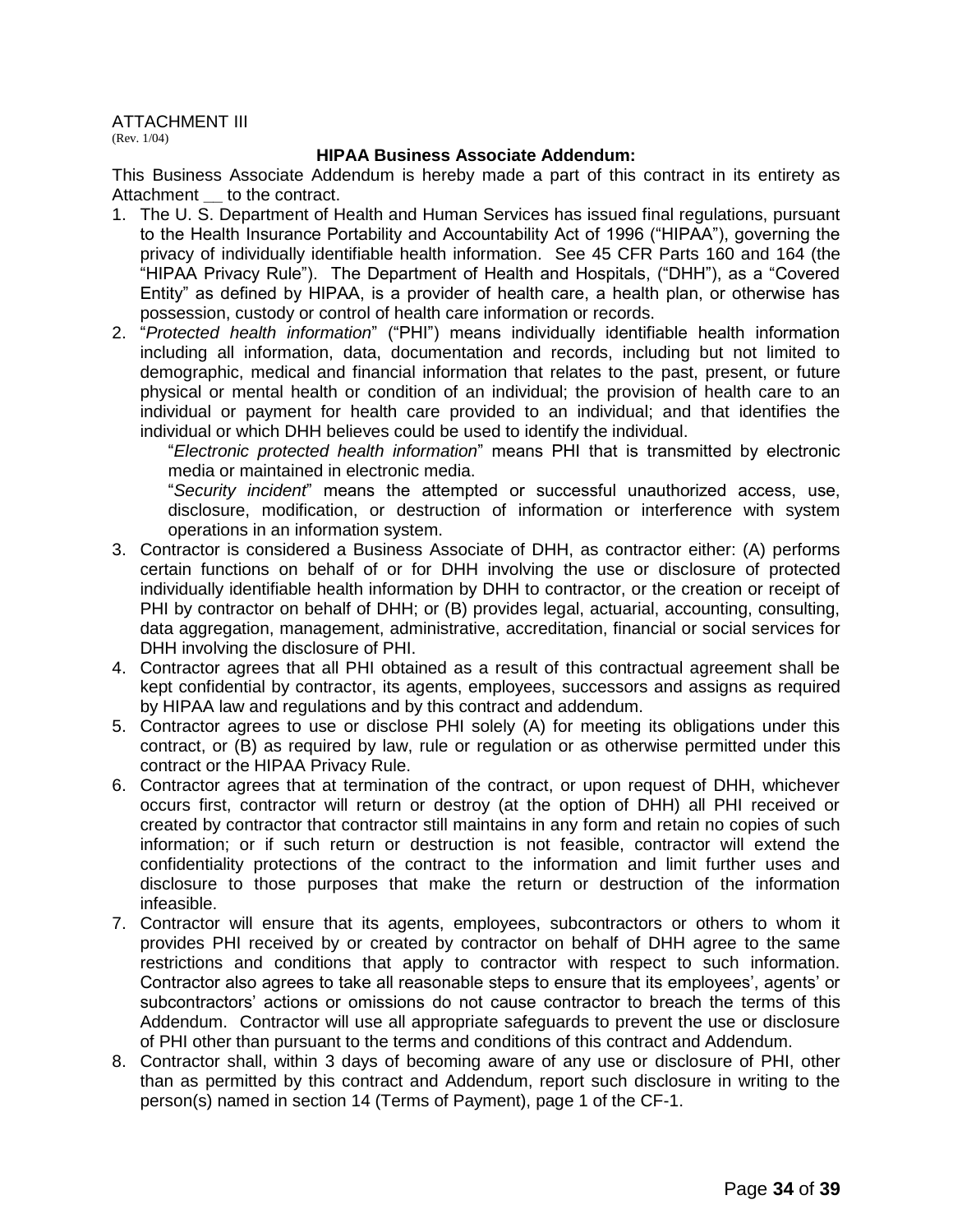- 9. Contractor shall make available such information in its possession which is required for DHH to provide an accounting of disclosures in accordance with 45 CFR 164.528. In the event that a request for accounting is made directly to contractor, contractor shall forward such request to DHH within two (2) days of such receipt. Contractor shall implement an appropriate record keeping process to enable it to comply with the requirements of this provision. Contractor shall maintain data on all disclosures of PHI for which accounting is required by 45 CFR 164.528 for at least six (6) years after the date of the last such disclosure.
- 10. Contractor shall make PHI available to DHH upon request in accordance with 45 CFR 164.524.
- 11. Contractor shall make PHI available to DHH upon request for amendment and shall incorporate any amendments to PHI in accordance with 45 CFR 164.526.
- 12. Contractor shall make its internal practices, books, and records relating to the use and disclosure of PHI received from or created or received by contractor on behalf of DHH available to the Secretary of the U. S. DHHS for purposes of determining DHH's compliance with the HIPAA Privacy Rule.
- 13. Compliance with Security Regulations:

In addition to the other provisions of this Addendum, if Contractor creates, receives, maintains, or transmits electronic PHI on DHH's behalf, Contractor shall, no later than April 20, 2005:

(A) Implement administrative, physical, and technical safeguards that reasonably and appropriately protect the confidentiality, integrity, and availability of the electronic protected health information that it creates, receives, maintains, or transmits on behalf of DHH;

(B) Ensure that any agent, including a subcontractor, to whom it provides such information agrees to implement reasonable and appropriate safeguards to protect it; and

(C) Report to DHH any security incident of which it becomes aware.

- 14. Contractor agrees to indemnify and hold DHH harmless from and against all liability and costs, including attorneys' fees, created by a breach of this Addendum by contractor, its agents, employees or subcontractors, without regard to any limitation or exclusion of damages provision otherwise set forth in the contract.
- 15. Notwithstanding any other provision of the contract, DHH shall have the right to terminate the contract immediately if DHH determines that contractor has violated any material term of this Addendum.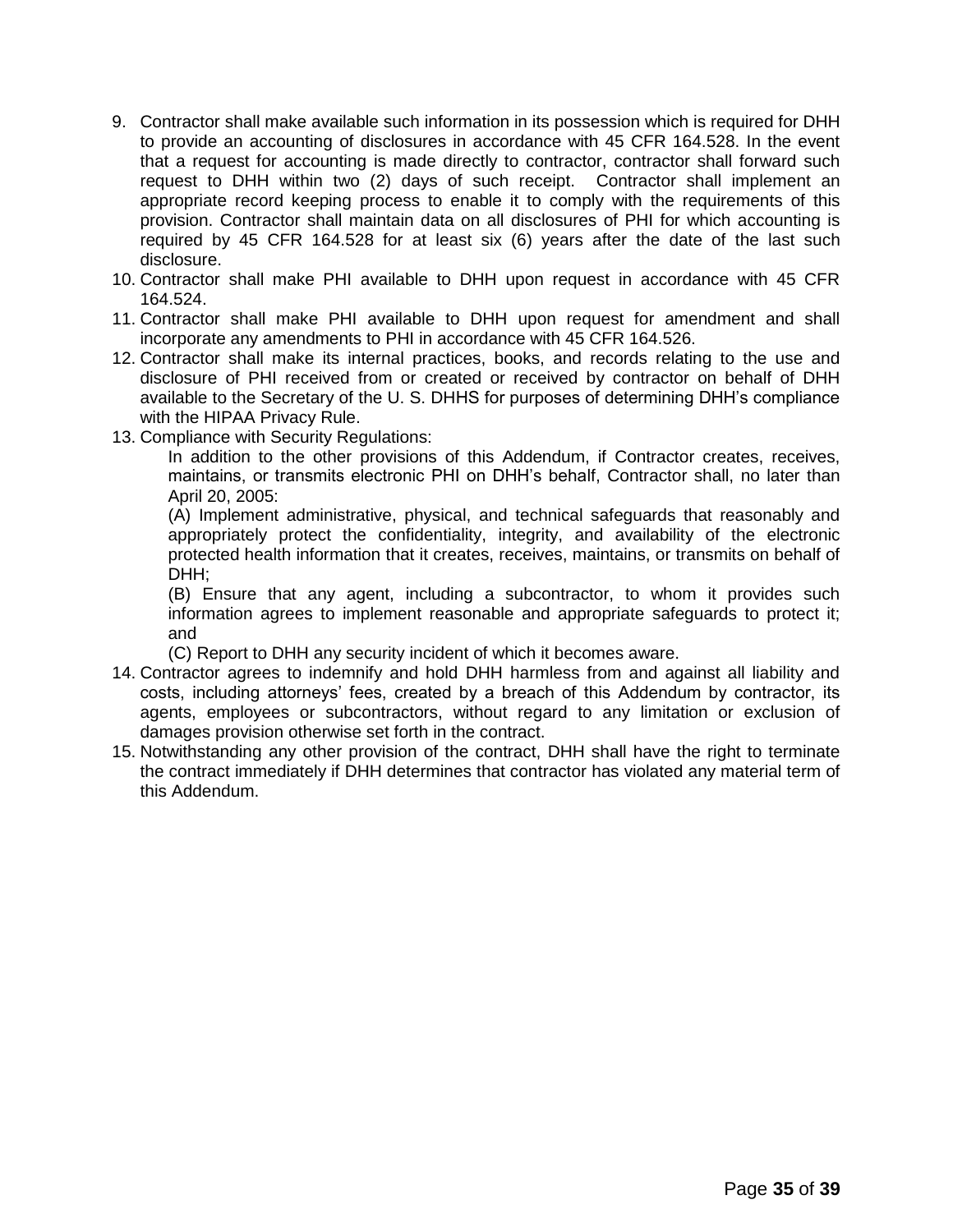## Attachment IV Sample Cost Template

|                                        | Note: Proposers should use this sample template to prepare a cost breakdown for each year of the |
|----------------------------------------|--------------------------------------------------------------------------------------------------|
| contract (NOTE THIS IS A PARTIAL YEAR) |                                                                                                  |

| Year 1 4/1/11 - 6/30/11 may           | <b>Hourly Rate</b> | Total |
|---------------------------------------|--------------------|-------|
| need to change begin date             |                    |       |
| <b>Administrative Staff Salaries:</b> |                    |       |
| (list by position)                    |                    |       |
|                                       |                    |       |
|                                       |                    |       |
| <b>Direct Labor Staff Salaries:</b>   |                    |       |
| (list by position)                    |                    |       |
| <b>Residential Assistants</b>         |                    |       |
| Service Coordinators/Case             |                    |       |
| Managers                              |                    |       |
| Residential Supervisors/Home          |                    |       |
| Managers                              |                    |       |
|                                       |                    |       |
|                                       |                    |       |
| <b>Contracted Staff Salaries:</b>     |                    |       |
| (list by position)                    |                    |       |
|                                       |                    |       |
|                                       |                    |       |
| <b>Related Benefits:</b>              |                    |       |
|                                       |                    |       |
|                                       |                    |       |
|                                       |                    |       |
| <b>Operating Costs:</b>               |                    |       |
| Worker's Comp Insurance               |                    |       |
| Vehicle Maintenance                   |                    |       |
| Liability Insurance                   |                    |       |
| <b>Cell Phones</b>                    |                    |       |
| Cable TV                              |                    |       |
|                                       |                    |       |
|                                       |                    |       |
| Supplies:                             |                    |       |
| <b>Office Supplies</b>                |                    |       |
| <b>Fuel for Vehicles</b>              |                    |       |
| <b>Food for Clients</b>               |                    |       |
| Cleaning/Household                    |                    |       |
| Other                                 |                    |       |
|                                       |                    |       |
| Professional Services (list):         |                    |       |
|                                       |                    |       |
|                                       |                    |       |
|                                       |                    |       |
| Other Costs (list):                   |                    |       |
|                                       |                    |       |
|                                       |                    |       |
|                                       |                    |       |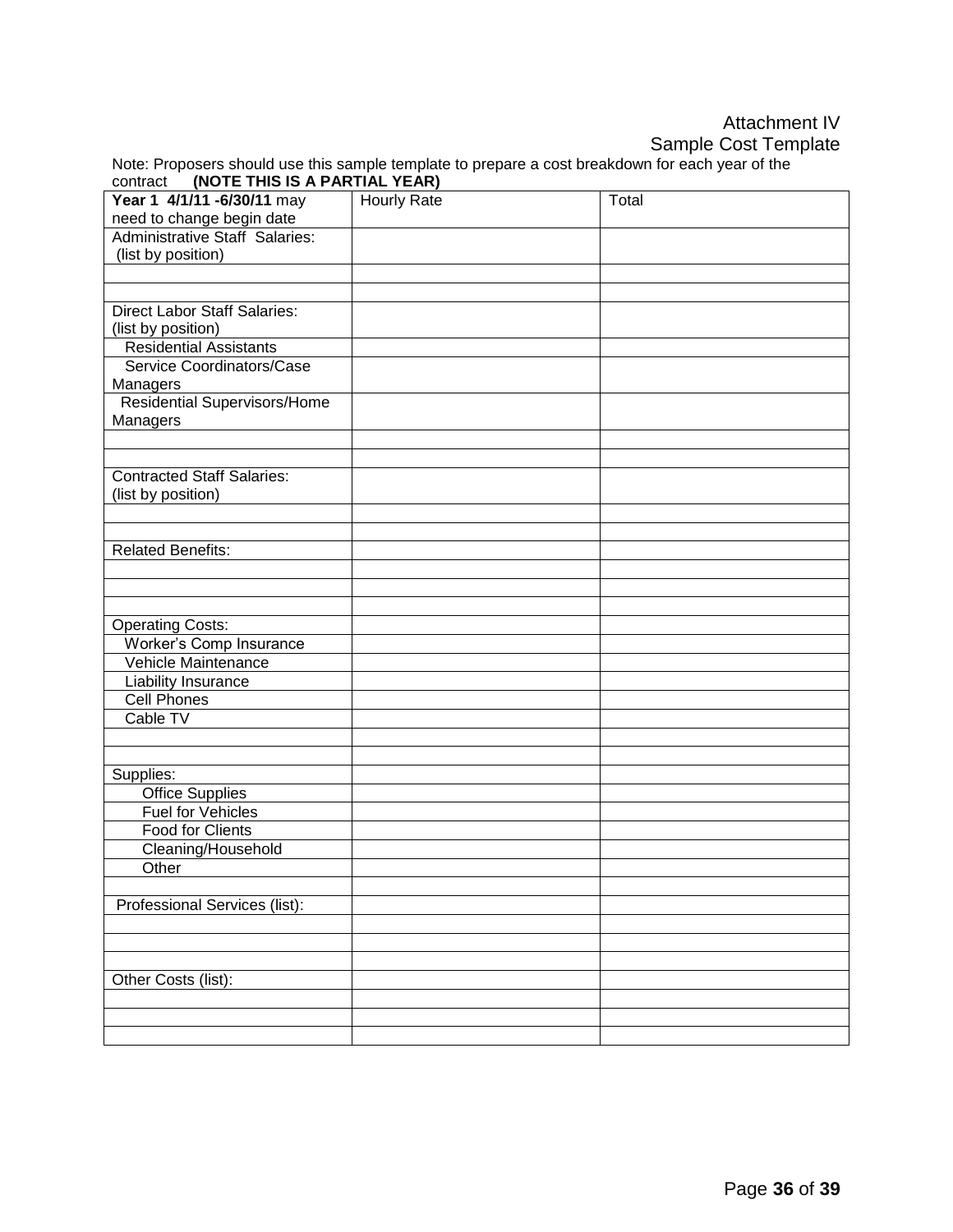## Attachment IV Sample Cost Template

Note: Proposers should use this sample template to prepare a cost breakdown for each year of the contract

| Year 2 7/1/11 - 6/30/12                             | <b>Hourly Rate</b> | Total |
|-----------------------------------------------------|--------------------|-------|
| <b>Administrative Staff Salaries:</b>               |                    |       |
| (list by position)                                  |                    |       |
|                                                     |                    |       |
|                                                     |                    |       |
| <b>Direct Labor Staff Salaries:</b>                 |                    |       |
| (list by position)                                  |                    |       |
| <b>Residential Assistants</b>                       |                    |       |
| Service Coordinators/Case                           |                    |       |
| Managers                                            |                    |       |
| <b>Residential Supervisors/Home</b>                 |                    |       |
| Managers                                            |                    |       |
|                                                     |                    |       |
| <b>Contracted Staff Salaries:</b>                   |                    |       |
| (list by position)                                  |                    |       |
|                                                     |                    |       |
|                                                     |                    |       |
| <b>Related Benefits:</b>                            |                    |       |
|                                                     |                    |       |
|                                                     |                    |       |
|                                                     |                    |       |
| <b>Operating Costs:</b>                             |                    |       |
| Worker's Comp Insurance                             |                    |       |
| Vehicle Maintenance                                 |                    |       |
| Liability Insurance                                 |                    |       |
| <b>Cell Phones</b>                                  |                    |       |
| Cable TV                                            |                    |       |
|                                                     |                    |       |
|                                                     |                    |       |
| Supplies:                                           |                    |       |
| <b>Office Supplies</b>                              |                    |       |
| <b>Fuel for Vehicles</b><br><b>Food for Clients</b> |                    |       |
|                                                     |                    |       |
| Cleaning/Household<br>Other                         |                    |       |
|                                                     |                    |       |
| Professional Services (list):                       |                    |       |
|                                                     |                    |       |
|                                                     |                    |       |
|                                                     |                    |       |
| Other Costs (list):                                 |                    |       |
|                                                     |                    |       |
|                                                     |                    |       |
|                                                     |                    |       |
|                                                     |                    |       |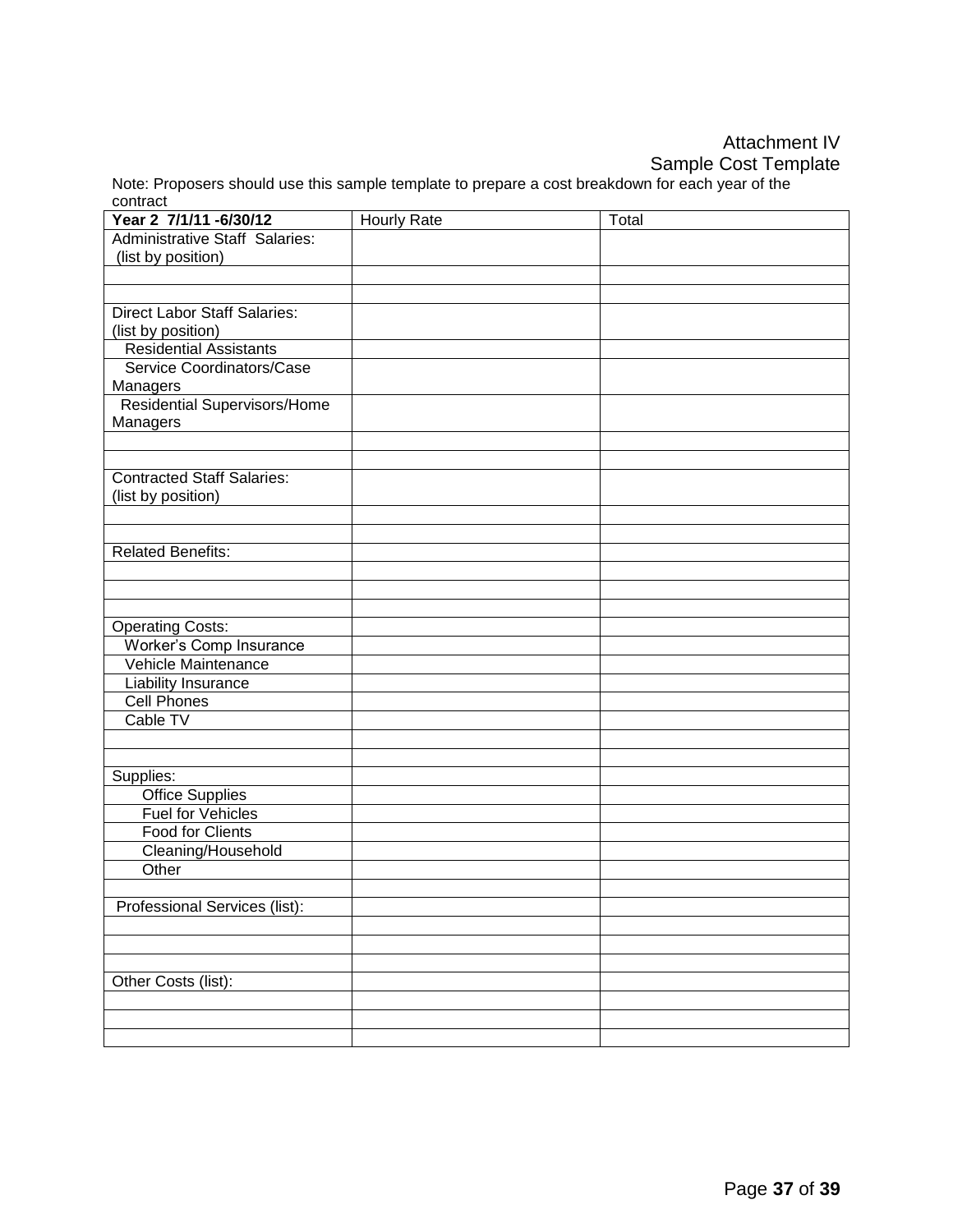Note: Proposers should use this sample template to prepare a cost breakdown for each year of the contract

| Year 3 7/1/12 - 6/30/13               | <b>Hourly Rate</b> | Total |
|---------------------------------------|--------------------|-------|
| <b>Administrative Staff Salaries:</b> |                    |       |
| (list by position)                    |                    |       |
|                                       |                    |       |
|                                       |                    |       |
| <b>Direct Labor Staff Salaries:</b>   |                    |       |
| (list by position)                    |                    |       |
| <b>Residential Assistants</b>         |                    |       |
| Service Coordinators/Case             |                    |       |
| Managers                              |                    |       |
| Residential Supervisors/Home          |                    |       |
| Managers                              |                    |       |
|                                       |                    |       |
| <b>Contracted Staff Salaries:</b>     |                    |       |
| (list by position)                    |                    |       |
|                                       |                    |       |
|                                       |                    |       |
| <b>Related Benefits:</b>              |                    |       |
|                                       |                    |       |
|                                       |                    |       |
|                                       |                    |       |
| <b>Operating Costs:</b>               |                    |       |
| Worker's Comp Insurance               |                    |       |
| Vehicle Maintenance                   |                    |       |
| <b>Liability Insurance</b>            |                    |       |
| <b>Cell Phones</b>                    |                    |       |
| Cable TV                              |                    |       |
|                                       |                    |       |
|                                       |                    |       |
| Supplies:                             |                    |       |
| <b>Office Supplies</b>                |                    |       |
| <b>Fuel for Vehicles</b>              |                    |       |
| <b>Food for Clients</b>               |                    |       |
| Cleaning/Household                    |                    |       |
| Other                                 |                    |       |
|                                       |                    |       |
| Professional Services (list):         |                    |       |
|                                       |                    |       |
|                                       |                    |       |
|                                       |                    |       |
| Other Costs (list):                   |                    |       |
|                                       |                    |       |
|                                       |                    |       |
|                                       |                    |       |